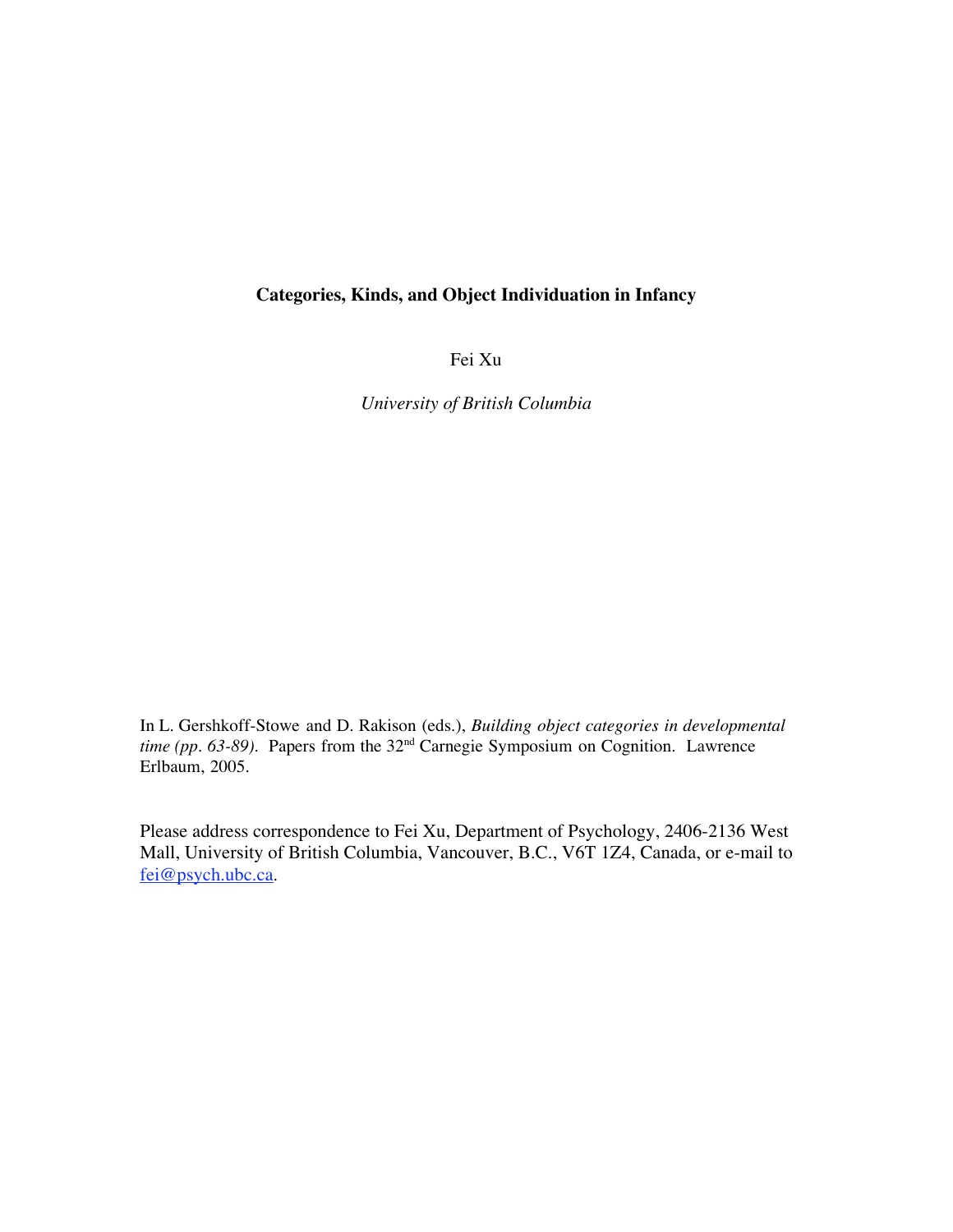Psychologists and philosophers have been debating about the nature of categories, kinds, and the role of language in concept representation and concept acquisition for decades if not centuries. When studying the nature of kind representations, much of the literature in cognitive and developmental psychology has focused on the important process of categorization (see the many chapters in this volume). In this chapter, I would like to focus on a less studied aspect of kind representations, namely the process of individuation. I suggest that a theory of kind representations should account for both categorization and individuation.

What is a category and what is a kind? To begin, I will try to lay out a taxonomy to clarify the relationship between the various terms and to pinpoint the focus of this chapter (Figure 1).

Categories (e.g. dog, chair, person, passenger, baby, water, gold, red things, walk, in, things to take to the beach, etc.) Kinds (e.g., dog, chair, water, gold) Sortal-Kinds, (e.g.dog, chair, person, baby, passenger) Essence **Sortals** (e.g., dog, chair, person) Stage Sortals (e.g., baby, passenger) Substance-Kinds (e.g., water, gold)

#### Figure 1.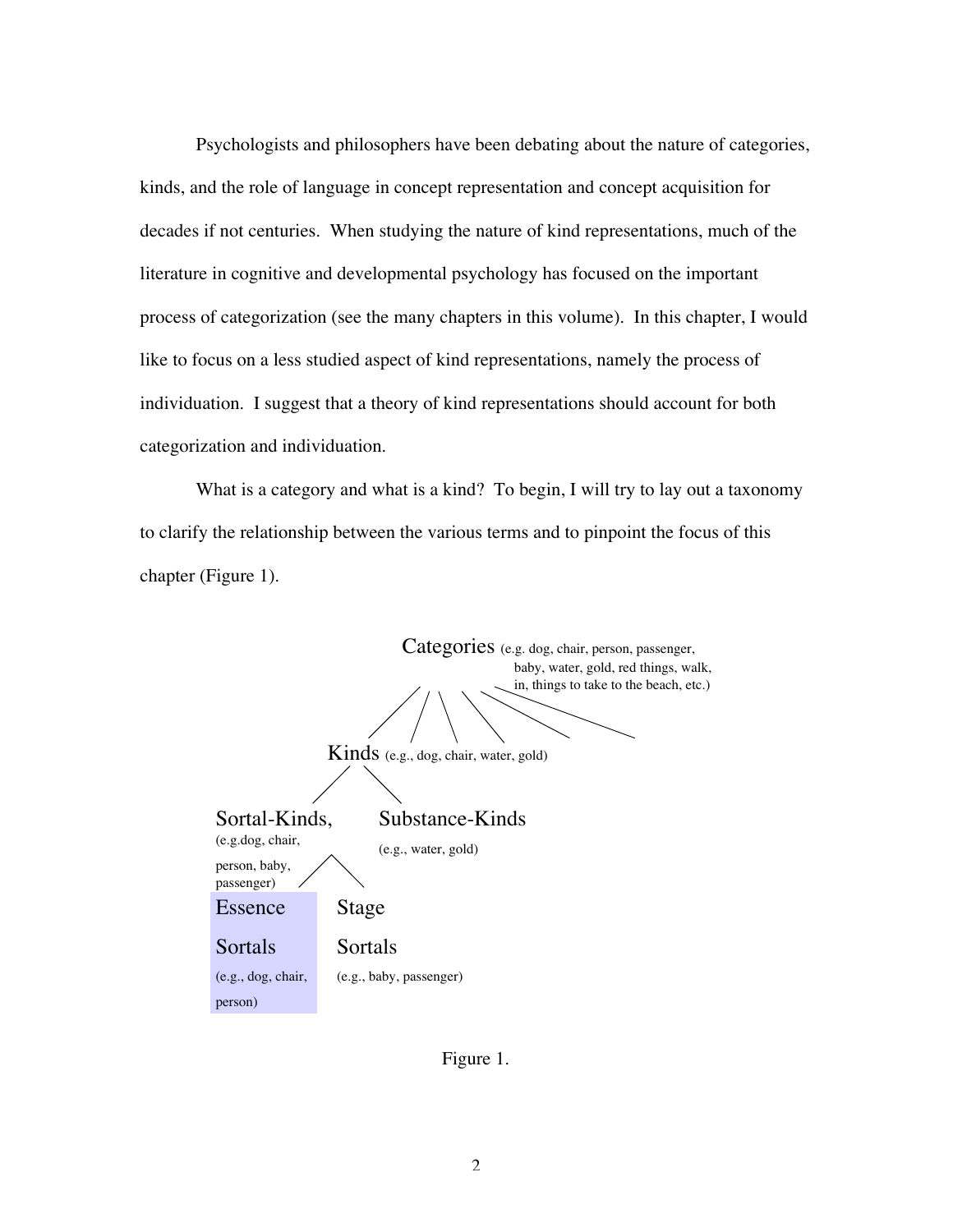I adopt a very broad construe of categories. Any group of objects that is minimally coherent will be considered a category, e.g., dog, chair, person, passenger, girl, baby, water, gold, red things, things to take to the beach, anything that is bigger than an elephant, all instances of the verb "walk," all instances of the preposition "in," etc. These categories make intuitive sense because all members of each category have some attributes in common, but how coherent or how "tight" these categories are differ dramatically (see Markman, 1989; Millikan, 1996, among others for discussions). For instance, the category dog is intuitively a paradigmatic example of a category, whereas the category <u>red things</u> is a more peripheral example. A subset of categories are kinds. Kinds are categories with rich inductive potential, e.g., dog, chair, person, girl, baby, water, gold. Some kind concepts provide not only the basis for categorization (which all kind concepts do by virtue of being a subset of all categories) but also the basis of individuation.

What is the process of individuation? It is the process for establishing numerically distinct individuals that can be tracked through time and space, e.g., objects, people, events. A subset of all kind concepts, dubbed "sortals" by philosophers of language, provide the criteria for categorization and individuation. To avoid terminological confusion, I will call these concepts "sortal-kinds," which include dog, chair, person, girl, and baby (Figure 1), in contrast with "substance-kinds," which include water, gold, etc. Within sortal-kinds, some individuate and trace the identity of an entity through all of its existence, e.g., <u>dog, person, chair</u>. These are what I will call "essence sortals." Other sortal-kinds only individuate and trace the identity of an entity for part of its existence, e.g., baby, girl, passenger. These I will call "stage sortals."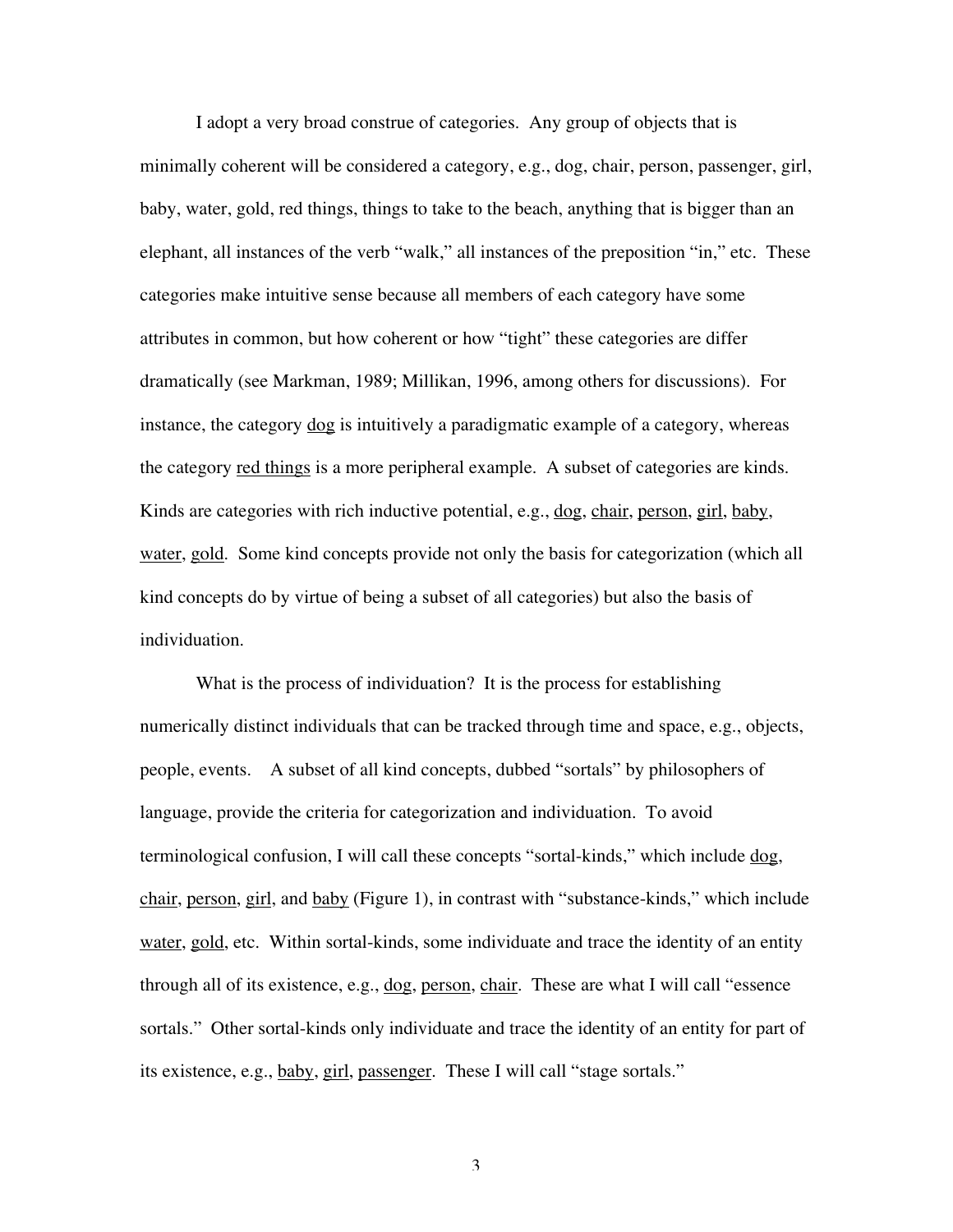Why is individuation important and why should a theory of concepts account for both categorization and individuation? Perhaps one way to put the issue simply is that categorization is the process of identification, and individuation is the process of reidentification (Millikan, 1996). Our conceptual system represents categories and these groupings allow us to <u>identify</u> specific instances of categories; our conceptual system also represents kinds and re-identify instances of categories over time. For example, if we identify that a dog (a specific instance of the category dog) walked into a cabin, then a few minutes later, we again identify that a dog (as opposed to a cat) came out of the cabin. We ask ourselves: Was that a single dog going in and coming out, or was that two distinct dogs, one went in and the other came out? That is, re-identification takes place in our conceptual system, most of the time automatically. Re-identification or individuation has consequences in whether our visual system interprets the event as having one or two dogs in the scene, whether the same proper name, Fido, can be applied, and whether we should run faster for our lives should we happen to be afraid of dogs of a particular breed. "Sortal-kinds" are the subset of our categories that provide criteria for both categorization and individuation, that is, identification and re-identification (Millikan, 1996). One reason why the study of individuation is importantly complementary to the study of categorization is because human adults are committed to a world populated with individuals (people, objects, or events) that persist – we may encounter Joe Schmoe on both Monday and Wednesday; we may sit in the same office chair everyday of the week; and we may go to the first and ninth innings of the same baseball game. Most studies of categorization are concerned with how we group and identify instances, leaving open the question whether it was the same object or objects that are categorized each time. The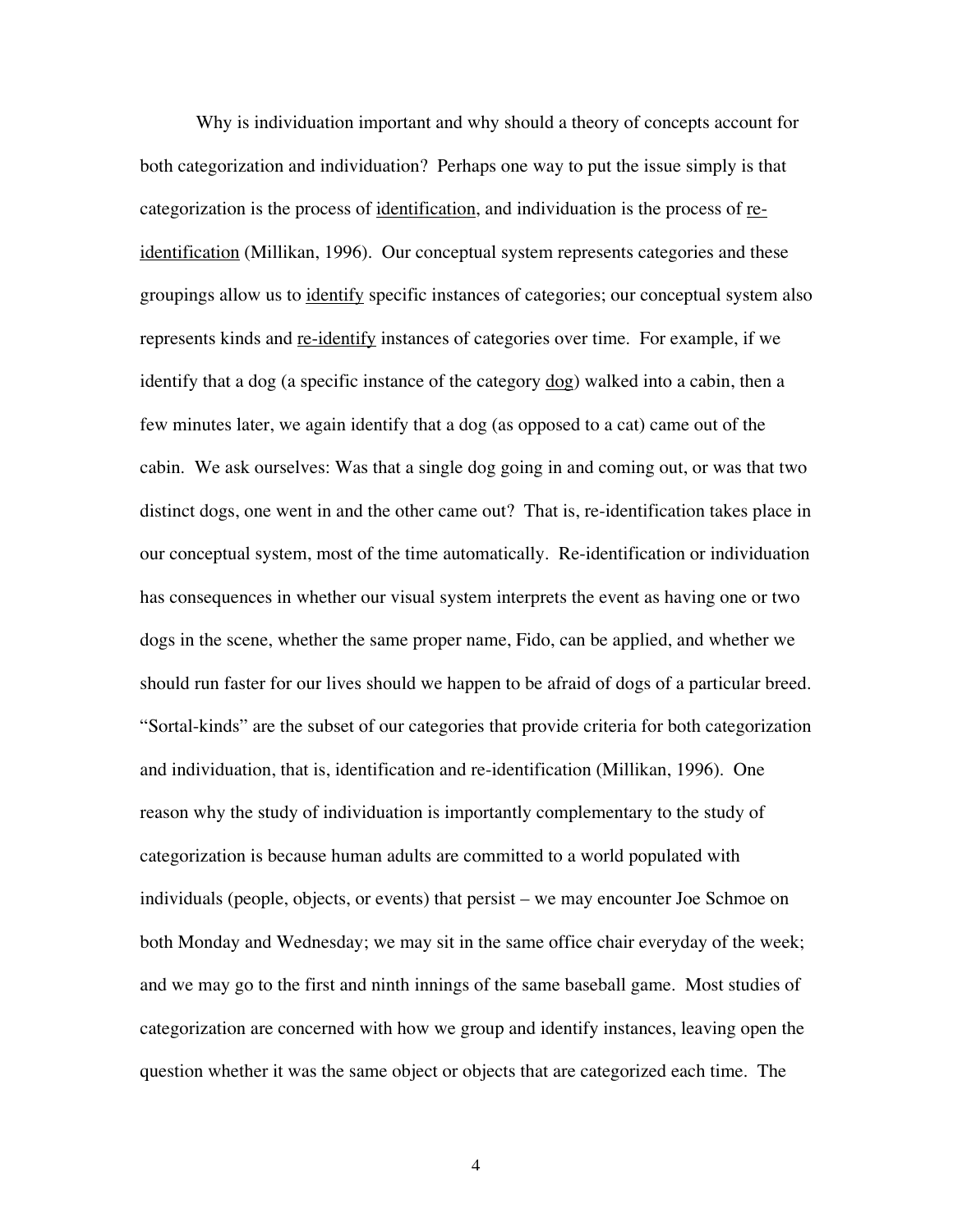study of individuation is concerned with precisely the problem of persistence, of objects, people, and events.

Issues of object individuation are relatively new to the study of cognitive and language development, but it has a long history in the study of object perception and attention. Several related phenomena have been studied extensively. For example, the phenomenon of apparent motion has generated a rather large literature of its own and the issue at hand is whether an object is perceived as one and the same, and under what conditions human observers would trade off path of motion information and perceptual property information in tracking objects over time and space. Another example is the "tunnel effect" (e.g., Burke, 1952). Consider the following event: A blue circle goes behind an occluder and a red square comes out the other side (Figure 2). We know that if the spatiotemporal parameters are set within a certain range, adults perceive that the blue circle has turned into a red square. In other words, a single object has persisted through space and time and it has different properties (blue vs. red, circle vs. square) on the two sides of the occluder.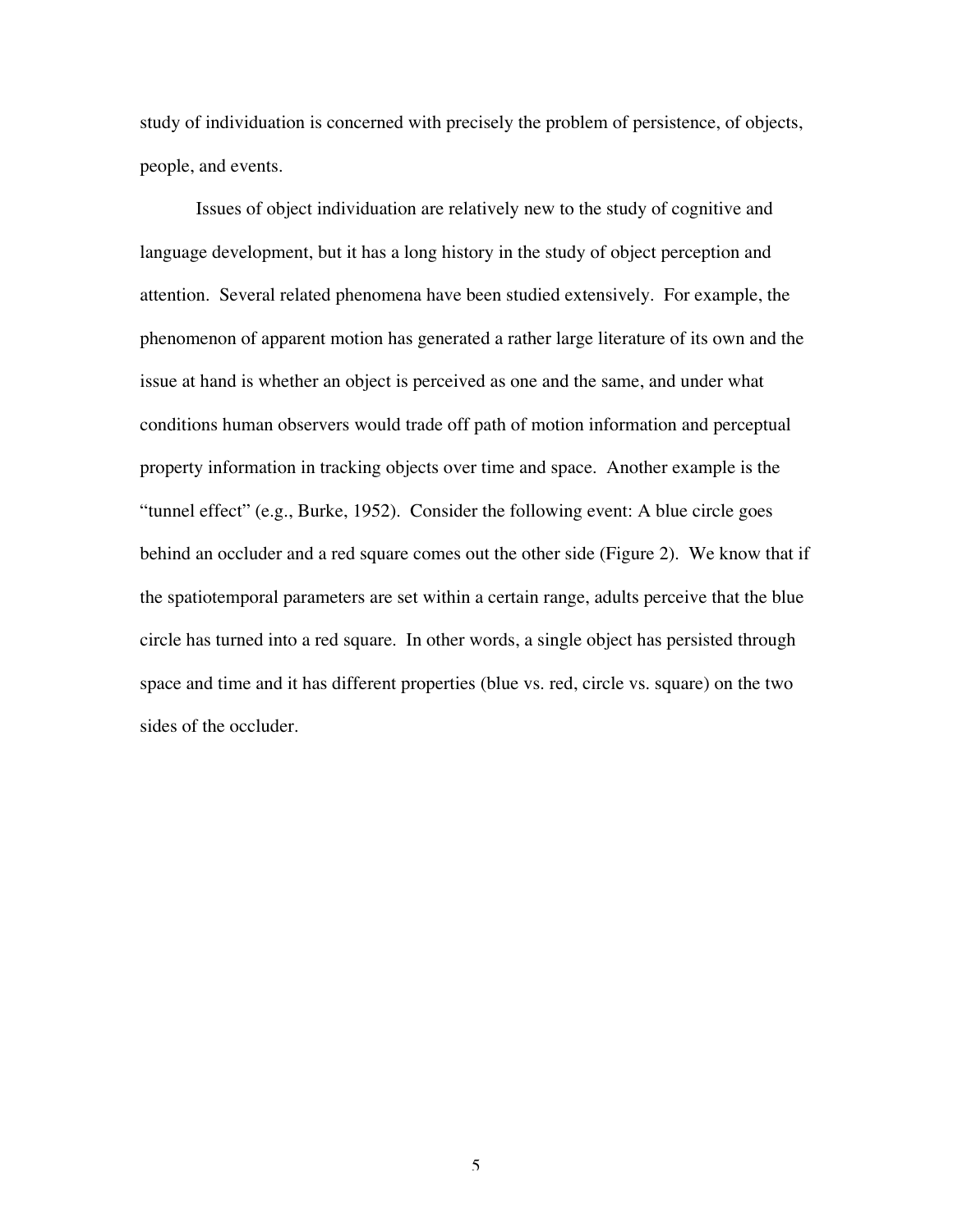

#### Figure 2.

Now consider a similar event. A dog goes behind an occluder and a cat comes out the other side (Figure 3). Under conditions identical to the circle/square event, we would perceive the event as involving two distinct objects, namely a dog and a cat. If the occluder were removed, we would expect to find the dog behind it. Our representations of kinds such as dog and cat include a belief that dogs and cats are of different kinds and have different essences therefore dogs do not turn into cats (e.g., Medin and Ortony, 1989; Gelman, 2003). For adults, these two systems of individuation operate together, the former being the object-based attention system and the latter being the kind-based system.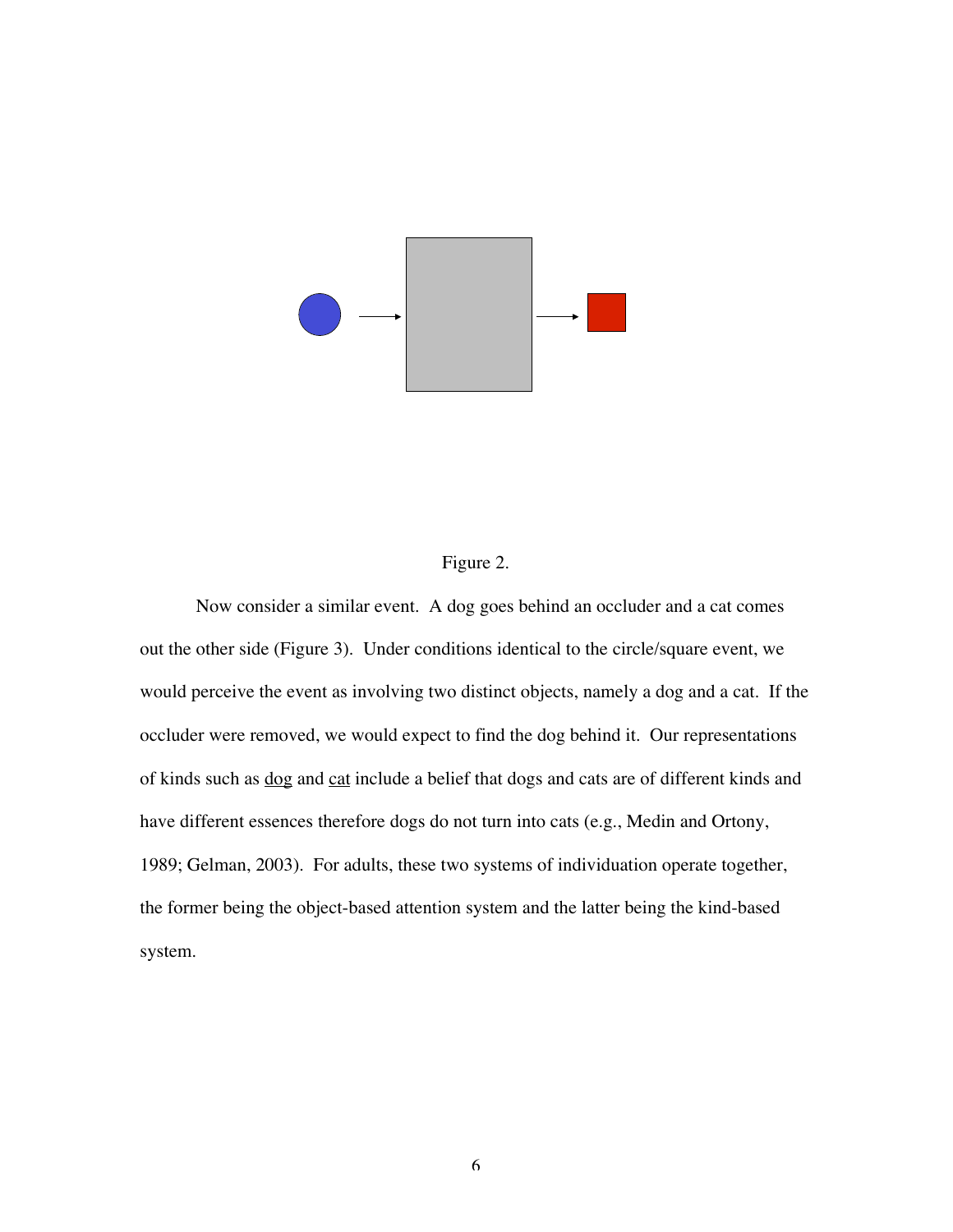

# Figure 3.

This chapter presents a review of the development of object individuation in infancy. I will argue that two systems of individuation are present: an early developing object-based individuation system (by about 4 months of age), and a later developing kind-based individuation system (starting at around 9-12 months of age). Furthermore, I will argue that learning labels for object kinds plays an important, perhaps causal, role in the development of the second, kind-based system of individuation.

What are the initial criteria for object individuation in infancy?

# Use of spatiotemporal information for object individuation

In recent years, a number of researchers have shown that even very young infants employ spatiotemporal criteria in the service of object individuation. Spelke, Kestenbaum, Simons, and Wein (1995; see also Spelke & Kestenbaum, 1986 and Moore, Borton, & Darby, 1978) asked whether infants had any criteria for deciding whether an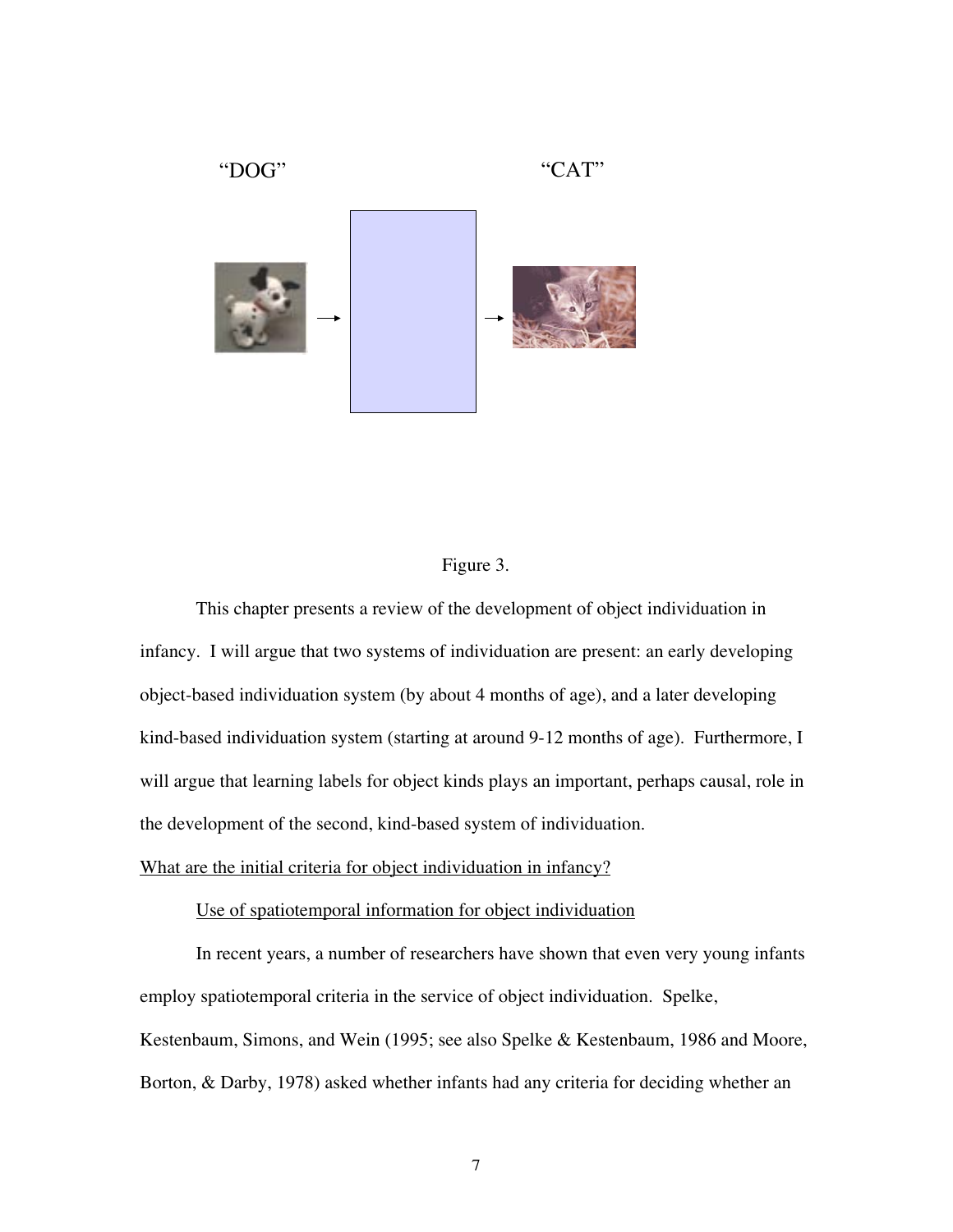object is the same one as a previously seen object, using the violation-of-expectancy looking time paradigm. The question about criteria for numerical distinctness is a step beyond object permanence – not only did these researchers ask whether infants represent objects when they are out of sight, but also whether infants have any means for establishing and representing a world that is populated with multiple distinct objects, all of which are permanent. In their studies, 4-month-old infants were seated in front of a puppet stage. Two opaque screens sat on the stage, with some space in between. A rod appeared from behind the left screen and moved to the left side of the stage, then returned behind the left screen. After a short pause, an identical-looking rod appeared from behind the right screen, moved to the right side of the stage, and returned behind the right screen (see Figure 4 for a variant of the procedure with toy objects). The mature understanding of the physical world includes the generalization that objects travel on spatiotemporal continuous paths such that no object can go from point A to point B without traveling through the space in between. Therefore the spatiotemporal information in the event -- no object traveled through the space between the two screens - - informs adults that there must be two distinct objects involved in this event. What about young human infants? Does their mental faculty also possess such understanding of how the physical world works? To answer this question, Spelke et al. (1995) removed the screens on the test trials, revealing to the infants either an event in which a single rod moved back and forth, or an event in which two identical rods moved back and forth. Infants' looking times were recorded. By the logic of this experimental paradigm, if the infants had established a representation of two objects in the event and habituated to it, they should look longer at the single rod event on the test trials. Four-month-old infants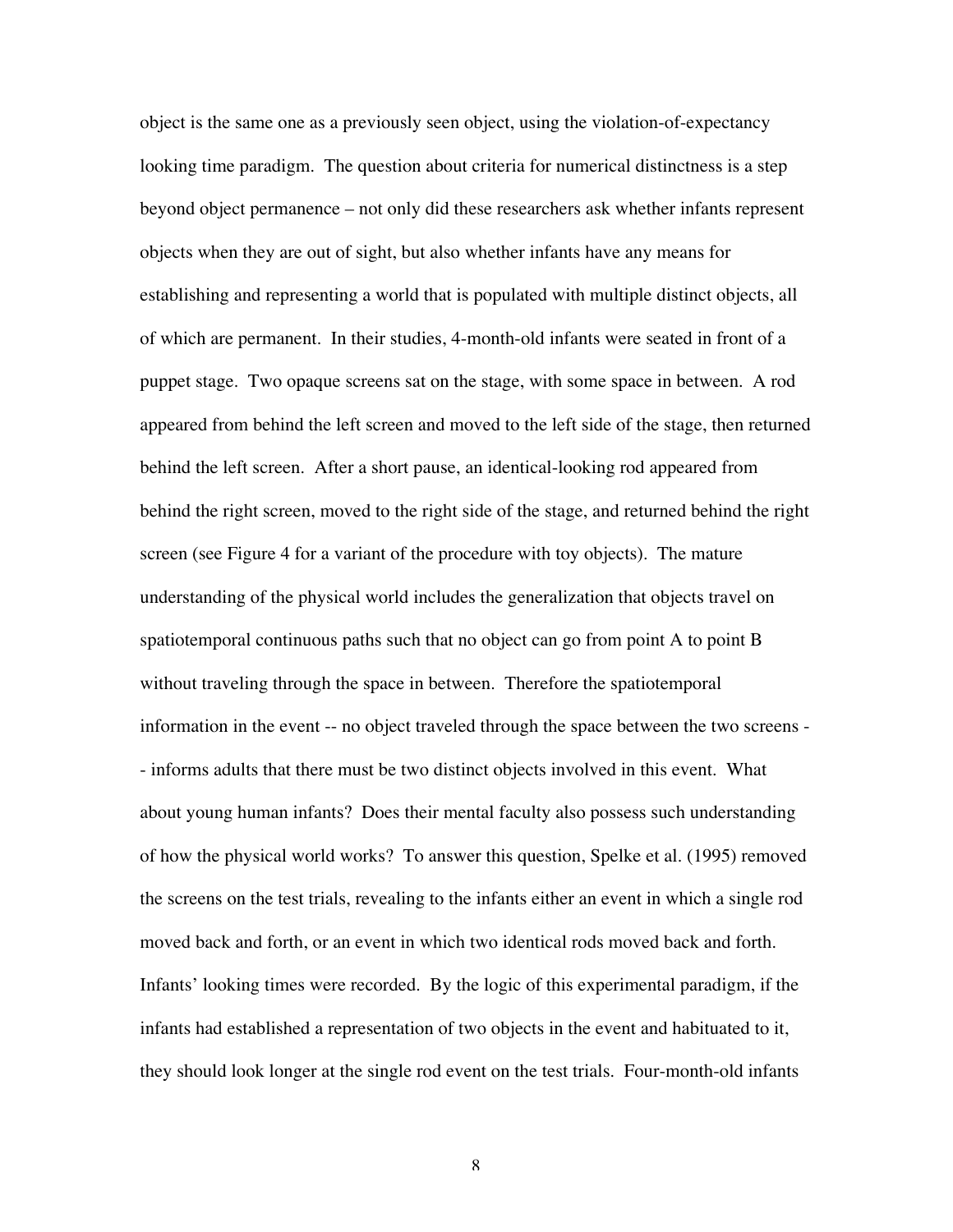did so. This finding has been replicated with 10-month-old infants using a variant of the procedure and a variety of small objects such as toy trucks, balls, and toy ducks (Xu  $\&$ Carey, 1996). Furthermore, by 10 months, if the object does travel through the space in between the two screens, infants establish a representation of a single object in the event. That is, not only does spatiotemporal discontinuity lead to a representation of two distinct objects, but also that spatiotemporal continuity leads to a representation of a single, persisting object. Other laboratories have also replicated this basic finding using somewhat different procedures (e.g., Aguiar & Baillargeon, 1999; Wynn, 1992; Simon, Hespos, & Rochat, 1997; among others).



Figure 4.

Thus, even young infants have some criteria for establishing representations of distinct objects. These criteria are spatiotemporal in nature, including generalizations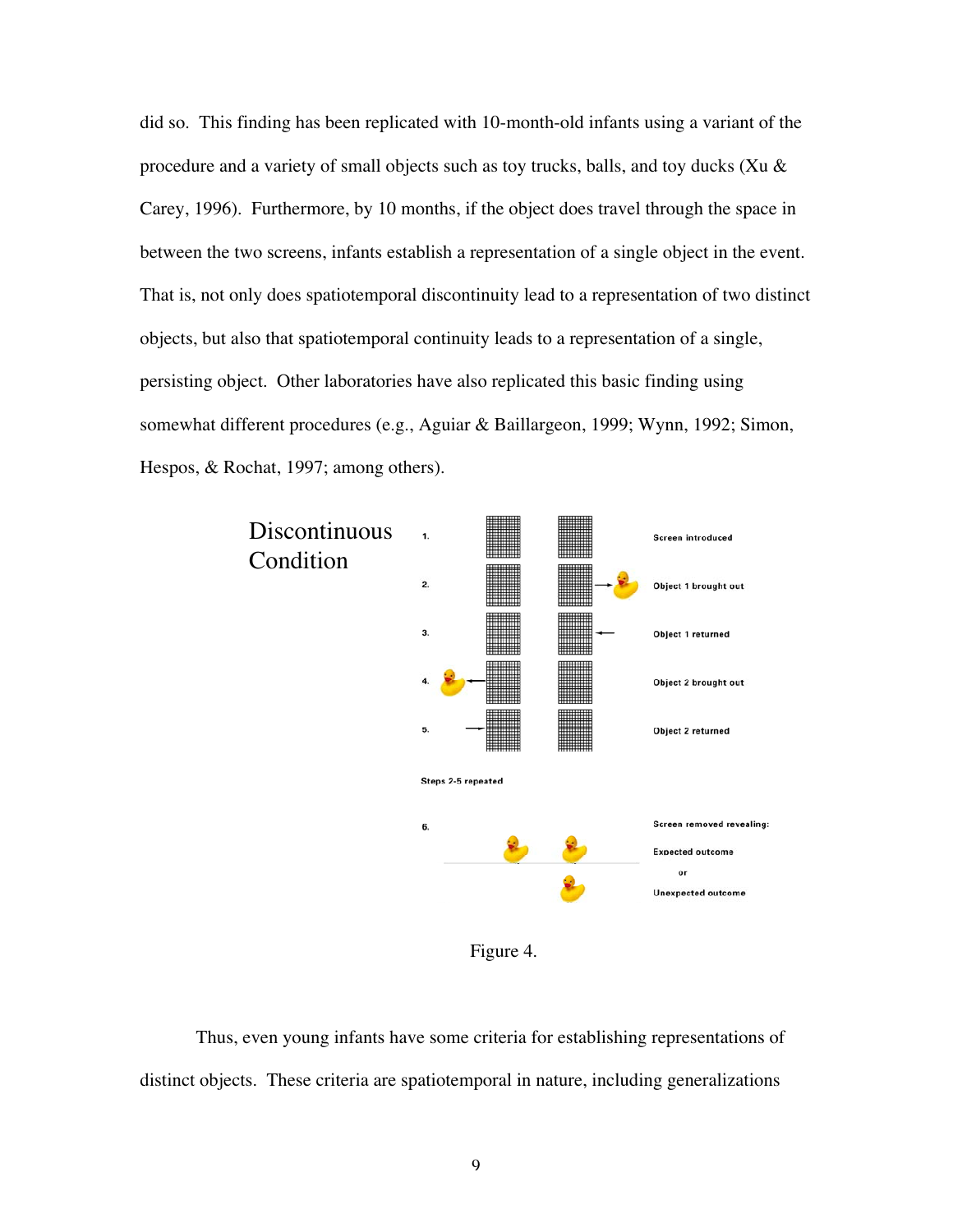such as objects travel on spatiotemporally connected paths, two objects cannot occupy the same space at the same time, and one object cannot be in two places at the same time (for empirical evidence for the latter two generalizations, see Baillargeon, Spelke,  $\&$ Wasserman, 1985; Baillargeon & Graber, 1987; Baillargeon, 1994, 1995; among others).

#### Use of property information for object individuation

Do infants use other types of information in the service of object individuation? Adults use at least two other types of information: perceptual property information (contrasts in color, size, texture, such as a red triangle and a green disc) and object kind information (membership in different kinds, e.g., a cat seen on the window sill at time 1 and a cup seen on the same window sill at time 2). Wilcox and Baillargeon (1998; Experiments  $7 \& 8$ ) first showed that 9-month-old infants were able to use property information for establishing a representation of two distinct objects. In their study, two conditions were contrasted. In the box-ball condition, a box (e.g., blue, square/cubeshaped) moved behind an occluder, then a ball (e.g., red, round) came out the other side. The occluder was removed to reveal nothing behind it (see Figure 5). In the ball-ball condition, a ball moved behind an occluder, then a ball came out the other side. The occluder was then removed to reveal nothing behind it. These researchers reasoned that if the infants had used the property differences between the box and the ball to establish a representation of two distinct objects, they should look longer at the ball outcome in the box-ball condition than in the ball-ball condition. This was indeed what they found.

Inspired by the studies of Wilcox and Baillargeon (1998) and employing a procedure devised by other researchers (Tinkelpaugh, 1928; LeCompte & Gratch, 1972; Uller et al., 2000), Xu and Baker (2003) used a manual search methodology to address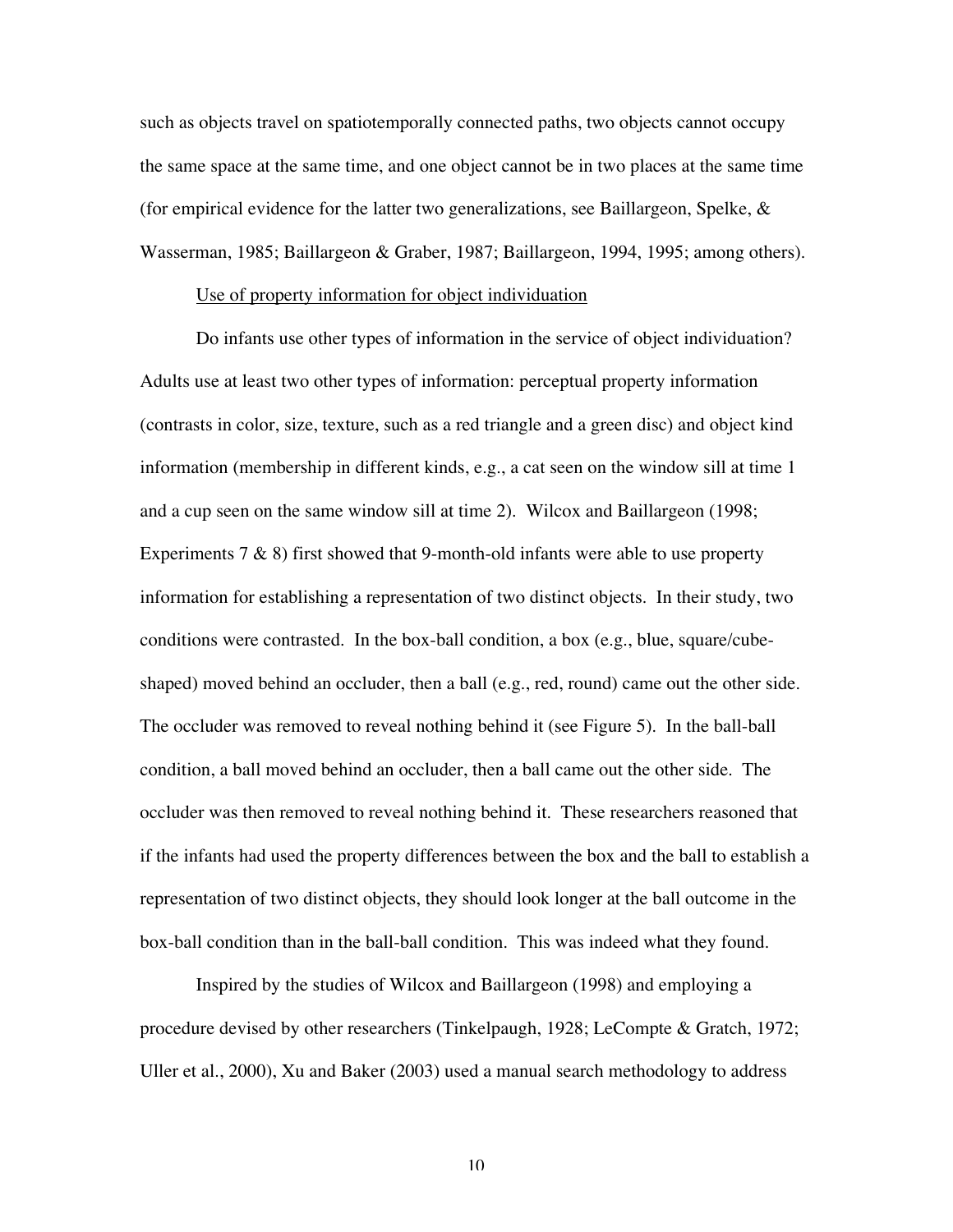the question whether infants can use perceptual property information for object individuation. Because of the high task demands of a manual search procedure, they tested 10-month-old infants. Infants saw a single object, say a cup, removed from and replaced in the box. On half the trials, the object that the infant retrieved was the same as the object she was shown (no-switch trials). On the other half of trials, the object that the infant retrieved was different from the object she was shown, say a toy duck (switch trials; Figure 5). The retrieved object was then taken away. If the infants had used property information to establish two distinct objects, they should then search more persistently inside the box on the switch trials than on the no-switch trials. This pattern of search was obtained at 10 months. Thus by 10 months of age, infants are able to use perceptual property information for object individuation in both a looking time paradigm and a manual search paradigm.



Figure 5.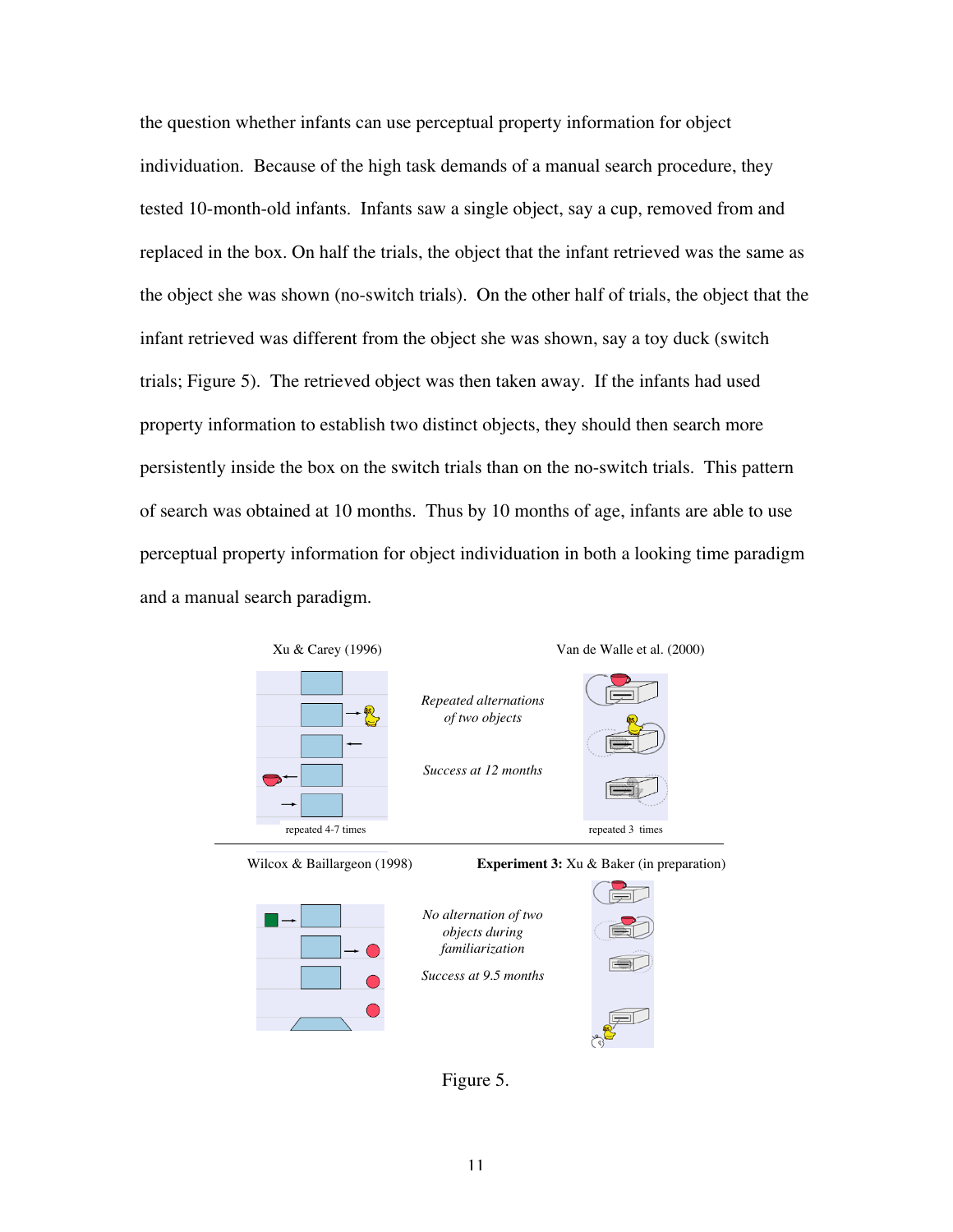In sum, studies from various laboratories have shown that infants are able to use spatiotemporal information and perceptual property information for object individuation as early as 4 months of age.

#### What develops over time? A kind-based individuation system.

Strong spatiotemporal evidence for a single object overrides property information

What about object kind information? Can infants use kind membership as a source of evidence for establishing distinct objects in an event? Xu and Carey (1996) and Wilcox and Baillargeon (1998; Experiments 1  $\&$  2) found that strong spatiotemporal evidence for a single object changing properties overrides property information. In Xu and Carey's experiments, 10- and 12-month-old infants were shown the following event: One screen is put on a puppet stage. A toy duck emerges from behind the screen and returns behind it. After a short pause, a ball emerges from behind the same screen to the other side and returns behind it (Figure 6). The event is repeated a number of time, thus presenting the infants with multiple alternations of the objects: duck, ball, duck, ball, duck, ball, etc. Adults, who understand that ducks and balls are two different kinds of objects and that they do not typically turn into each other behind screens, conclude that there must be two distinct objects. On the test trials, the screen was removed to reveal either the expected outcome of two objects or the unexpected outcome of only one object. If infants are able to use object kind information for object individuation, they should look longer at the unexpected outcome. The results, however, were surprising: 10 month-old infants did not look longer at the unexpected outcome of one object. Their looking time pattern for the one- and two-object outcomes was not different from their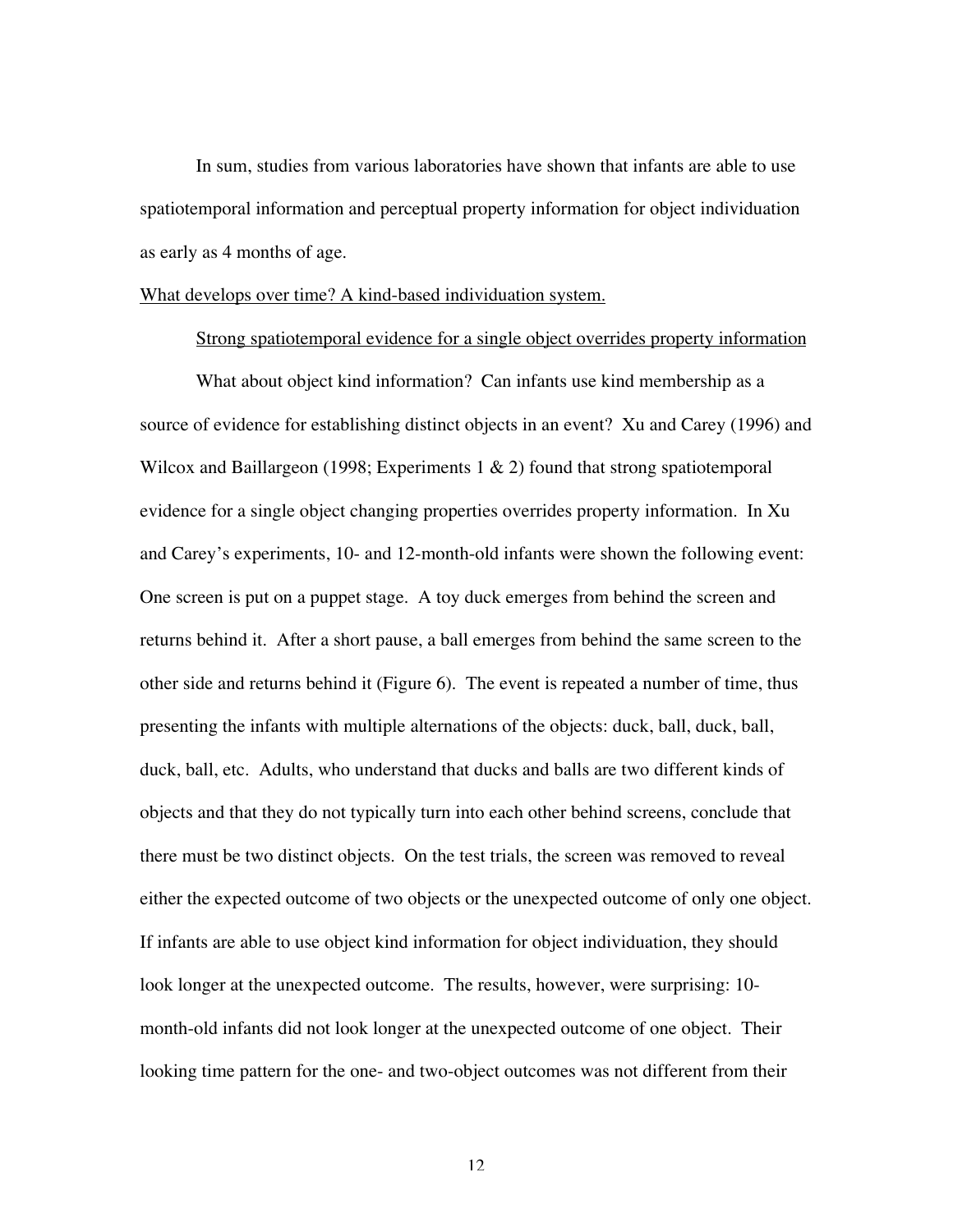baseline preference, which was measured by showing infants just the two outcomes without familiarization and not surprisingly, the infants looked longer at two objects than one object. In contrast, 12-month-old infants looked longer at the one-object, unexpected outcome, overcoming their baseline preference for two objects. In other words, 10 month-old infants failed to draw the inference that there should be two distinct objects behind the screen, whereas 12-month-old infants succeeded in doing so.



Figure 6.

Two critical control conditions established that the method was sensitive. When 10-month-old infants were shown the two objects simultaneously for 2 or 3 seconds at the beginning of the experiment (Figure 7), they looked longer at the unexpected, one-object outcome, overcoming a baseline preference for two objects. Thus when clear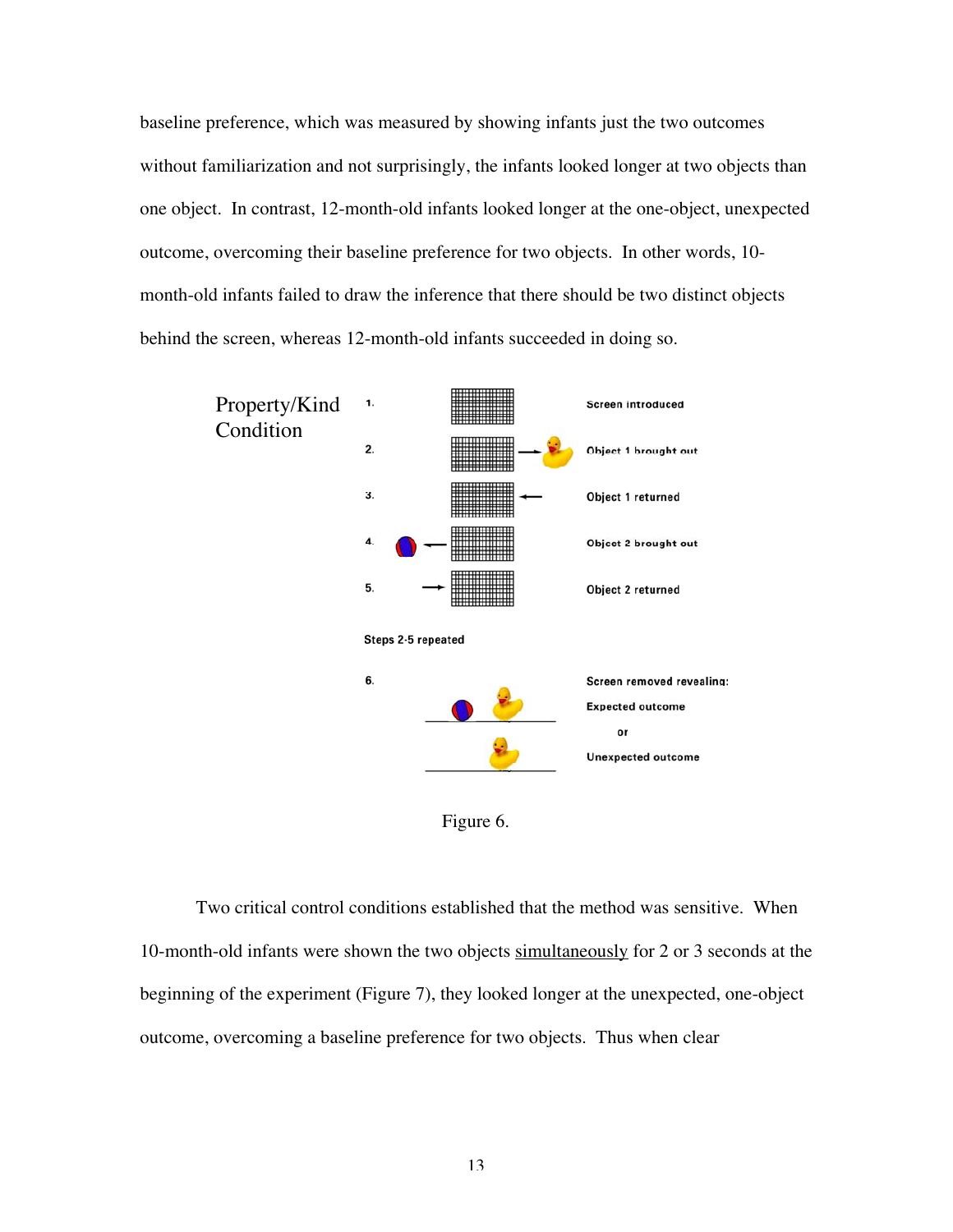spatiotemporal evidence was provided, these infants were able to establish a representation of two distinct objects behind the screen.



Figure 7.

Furthermore, Xu and Carey (1996) showed that the 10-month-old infants in their experiments were not blind to the perceptual differences between the two objects.<sup>1</sup> During familiarization, one group of infants was shown the two objects alternating, e.g., duck, ball, duck, ball, and their looking times on these four trials were recorded. A second group of infants were shown one object repeatedly, e.g., duck, duck, duck, duck, and their looking times were recorded. The results showed that the looking times declined less for the first group of infants compared to the second group. That is, it took the first group of infants longer to habituate than the second group, presumably because the first group encoded the perceptual property differences between the two objects. This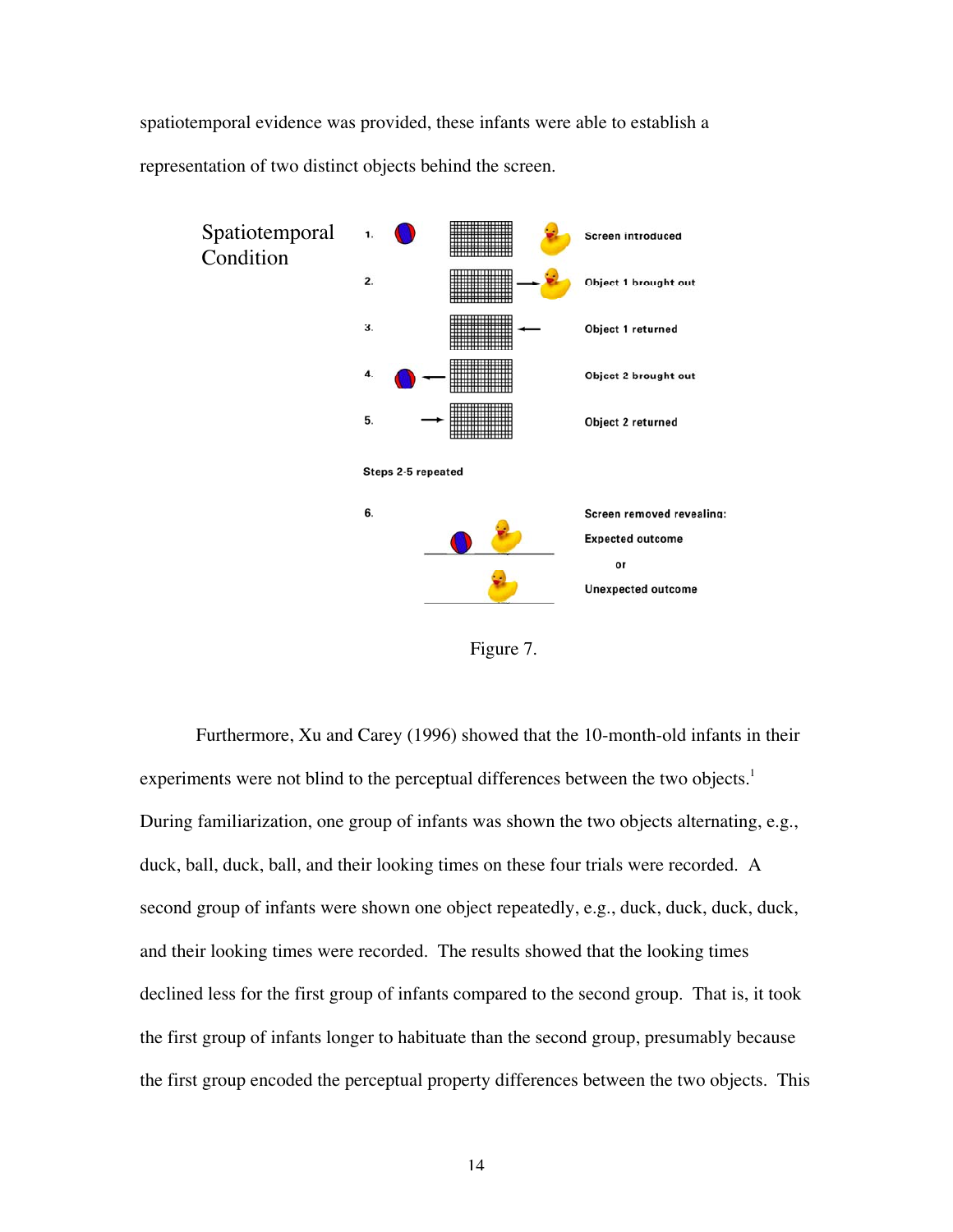was an important control condition because it replicated the results of infant categorization studies in which 3- or 4-month-old infants were shown to be able to distinguish dogs from cats (e.g., Eimas & Quinn, 1994). These results also allowed us to better characterize the failure of the 10-month-old infants: their difficulty did not lie in not being able to encode the perceptual property differences between the objects. Instead, their failure was due to not being able to take these perceptual property differences or object kind information into account when computing how many objects were involved in an event. Wilcox and Baillargeon (1998) replicated this developmental change using a variant of the procedure.

A third line of convergent evidence comes from Van de Walle, Carey, and Prevor (2000). In these studies, a manual search procedure was used instead of the violation-ofexpectancy looking time procedure. Ten- and 12-month-old infants were trained to reach through a spandex slit into a box to retrieve objects; the box was constructed such that the infants could not see what was inside (Figure 5). Two types of trials were included: oneobject and two-object trials in which individuation must be based on kind contrasts. In a one-object trial, the experimenter pulled out an object (e.g., a toy telephone), and replaced it into the box. This was repeated once. In a two-object trial, the experimenter pulled out an object (e.g., a toy telephone), and replaced it into the box. Then the experimenter pulled out a second object (e.g., a toy car), and replaced it into the box. This event was repeated several times; thus as in the Xu and Carey studies, it presented infants with multiple alternations of the objects. The box was then pushed into the infant's reach, and patterns of search were measured. After the infant had retrieved one object from the box, the experimenter surreptitiously removed the second object through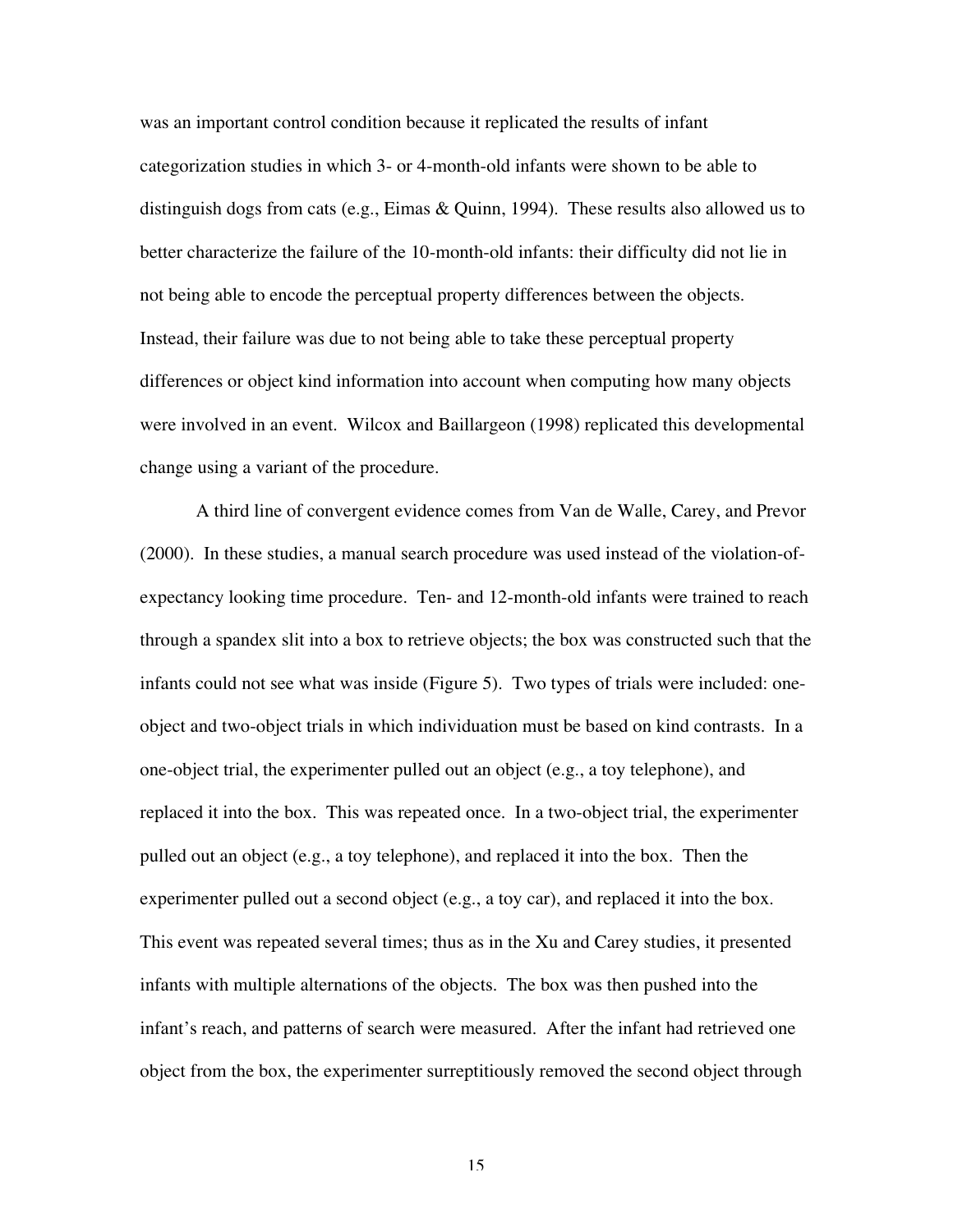a back slap of the box on the two-object trial. Thus the box was empty on both the oneand two-object trials. The first object was taken away from the infant; therefore, she was expected to reach into the box again on both types of trials. The question was: how persistently would the infant search in the box on the one- and two-object trials when she found the box empty? If the infant has established a representation of two objects based on the kind contrasts (e.g., a telephone and a car), she should search more persistently on the two-object trials than the one-object trials. Twelve-month-old infants, but not 10 month-old infants, showed this pattern of results.

In addition, Krojgaard (2001) found that even when infants were presented with objects with personal significance that were brought from home (e.g., the child's own rattle), 10-month-old infants failed at this task with the same procedure as Xu and Carey (1996). Similarly, Bonatti, Frot, Zangl, and Mehler (2002) found the same failure with simple objects (e.g., a blue box vs. a yellow cylinder).

## Kind information overrides strong spatiotemporal evidence for a single object

What accounts for the differences in performance between the studies of Wilcox and Baillargeon (1998; Expt. 7 & 8) and Xu and Baker (2003) on the one hand, and the studies of Xu and Carey (1996), Wilcox and Baillargeon (1998; Expts. 1 & 2), Krojgaad (2001), and Bonatti, et al. (2002) on the other? The simplification of the procedure seems to allow infants to succeed a few months earlier. But why? I suggest that the more complex procedures provided stronger evidence that the event involved a single object with different sets of properties at different times. The key difference between the more complex procedures and the simpler ones was that between multiple alternations of objects and a single alternation of objects. The former, akin to an apparent motion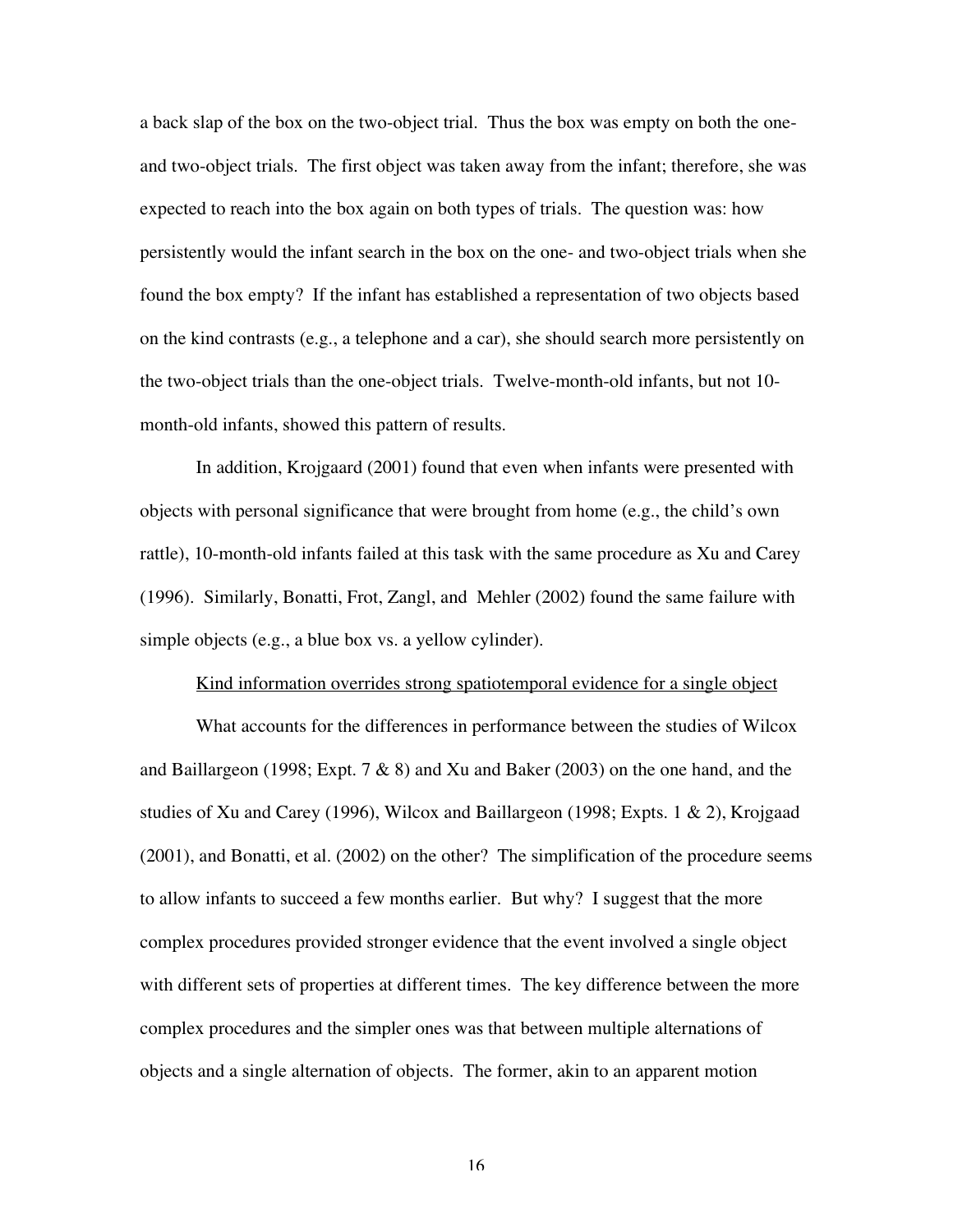display with a square and a circle alternating several times, induced a stronger perception of a single object. This is characteristic of the object-based attention system. That is, strong spatiotemporal evidence can override perceptual property information (see Xu, 2003, Xu & Baker, 2003 for discussions).

If this is the correct interpretation, what about 12-month-old infants and adults who represented two distinct objects behind the screen even with the complex procedures? One possibility is that the emergence of the second, kind-based system of individuation operates independently of the object-based attention system, and it is this system that allowed for the inference of two objects. In other words, representations of object kinds can override strong spatiotemporal evidence for a single object. However, another possible interpretation is that by 12 months, strong spatiotemporal evidence can no longer override perceptual property information. This second interpretation is at first glance more parsimonious, since it does not posit a new construct, namely the representation of kinds. How can we empirically test these two interpretations?

In one series of experiments, information about object kind -- conveyed by shape -- was compared with information about perceptual properties -- conveyed by color, size, and a combination of color, size, and surface pattern. (Xu, Carey, & Quint, in press). Using the paradigm of Xu and Carey (1996), 12-month-old infants were shown an event in which an object (e.g., a red ball) emerged from behind a screen and returned behind it, followed by an object (e.g., a green ball of the same size and material) that emerged from behind the screen from the other side and returned (Figure 8). On the test trials, the screen was removed. Infants were shown two objects (a red ball and a green ball, the expected outcome) or just a single object (a red ball or a green ball, the unexpected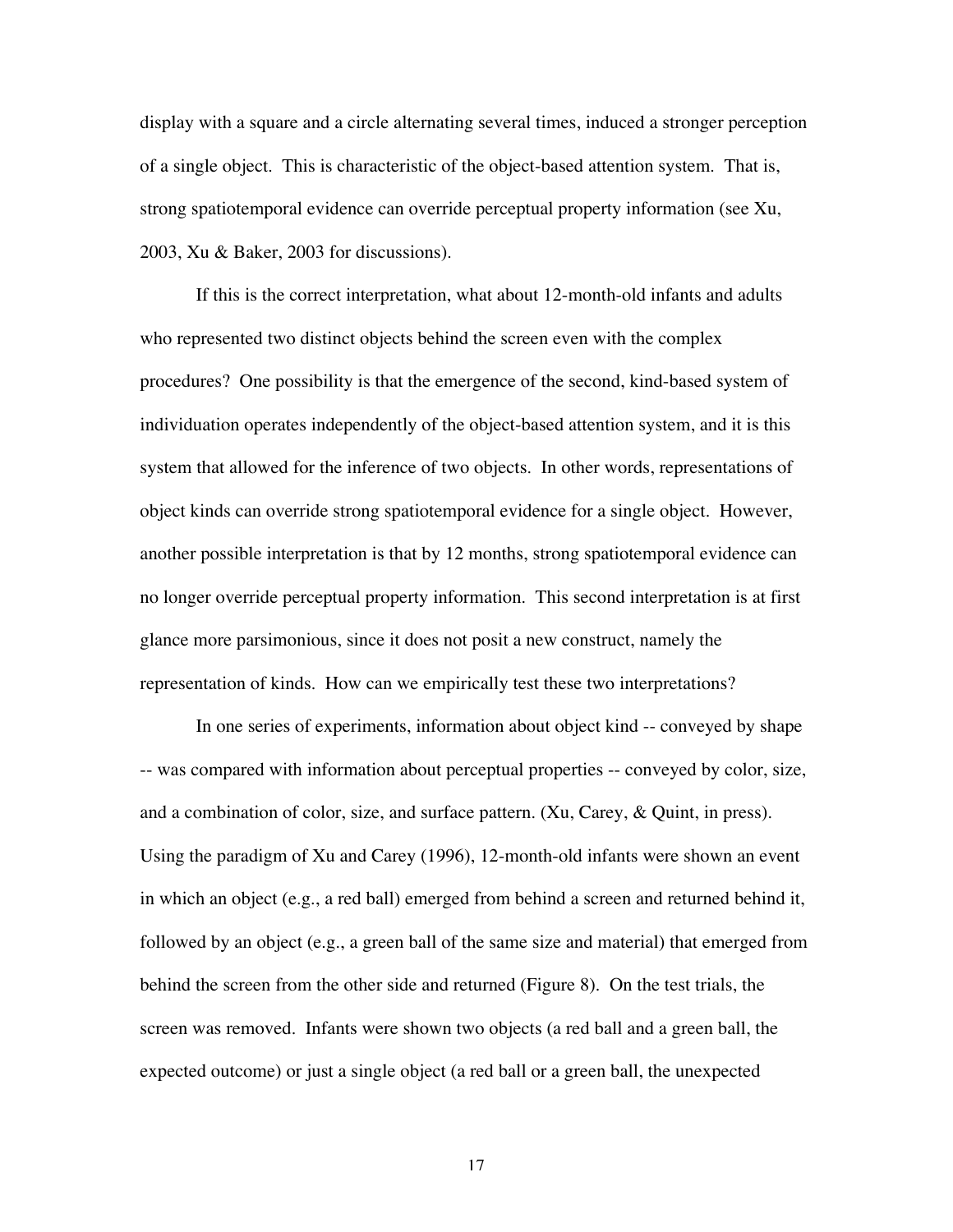outcome) and looking times were recorded. We found that 12-month-old infants did not look longer at the unexpected, one-object outcome, suggesting that they did not use the color differences to establish a representation of two distinct objects.





Two control conditions were included to ensure that our method was sensitive. To ensure that the infants encoded the color differences, we compared a group of infants who saw the two objects alternating (e.g., red ball, green ball, red ball, green ball, etc.) with another group of infants who saw the same object over and over again (e.g., red ball, red ball, red ball, etc.). We found that it took the first group longer to habituate, thus providing evidence that infants at this age were able to encode the color differences in our experiment. In addition, we tested yet another group of infants for whom spatiotemporal evidence of two objects was provided, i.e., the two objects, the red ball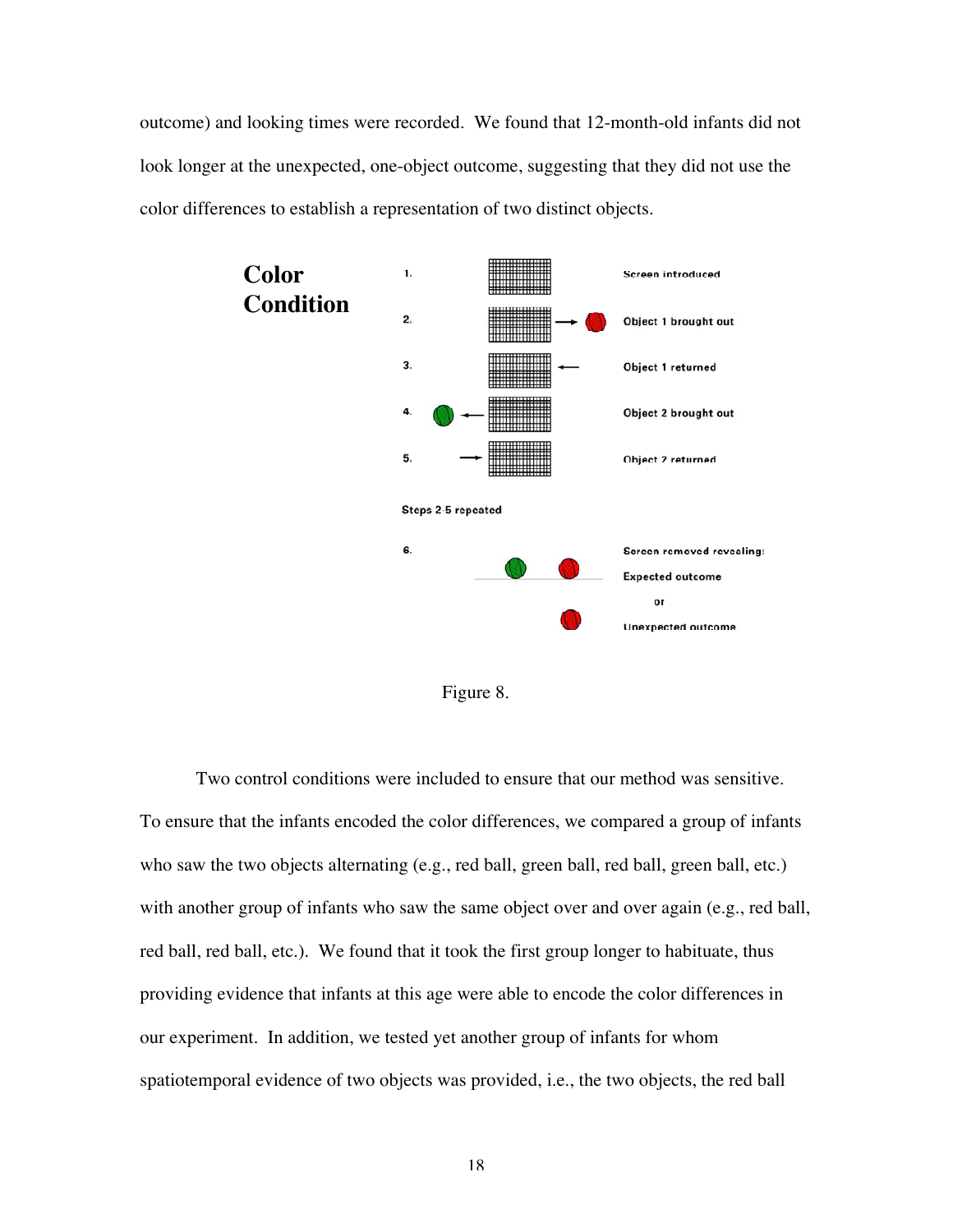and the green ball, were shown simultaneously. In this case, the infants did look longer at the unexpected, one-object outcome on the test trials.

In two other experiments, infants were shown perceptual property differences involving size alone (e.g., a small red ball and a large red ball) or a combination of size, color and surface pattern (e.g., a small green and purple tennis ball glittery and a large glittery red ball), and they failed to establish two distinct objects based on these contrasts, just as in the color experiment. Again, control conditions found that the infants encoded the perceptual property contrasts, but they did not use them for the purpose of object individuation.

In the last experiment of this series, infants were shown two types of shape contrasts (holding color, size, and surface pattern of objects constant) – a within-kind shape contrast (e.g., a sippy cup with two handles and a top vs. a regular cup with one handle) or a cross-kind shape contrast (e.g., a regular cup and a bottle). During familiarization trials, we found that the infants were roughly equally sensitive to both types of shape difference. That is, the rate of habituation was the same in the two conditions. On the test trials, the screen was removed to reveal one or two objects. Only the infants who saw the cross-kind shape contrast looked longer at the unexpected, oneobject outcome; the infants who saw the within-kind shape contrast did not look longer at the unexpected, one-object outcome. Together with the results of the first three experiments when property contrasts alone were shown, these findings provide evidence that kind representations (and not just perceptual property representations) underlie the success at 12 months.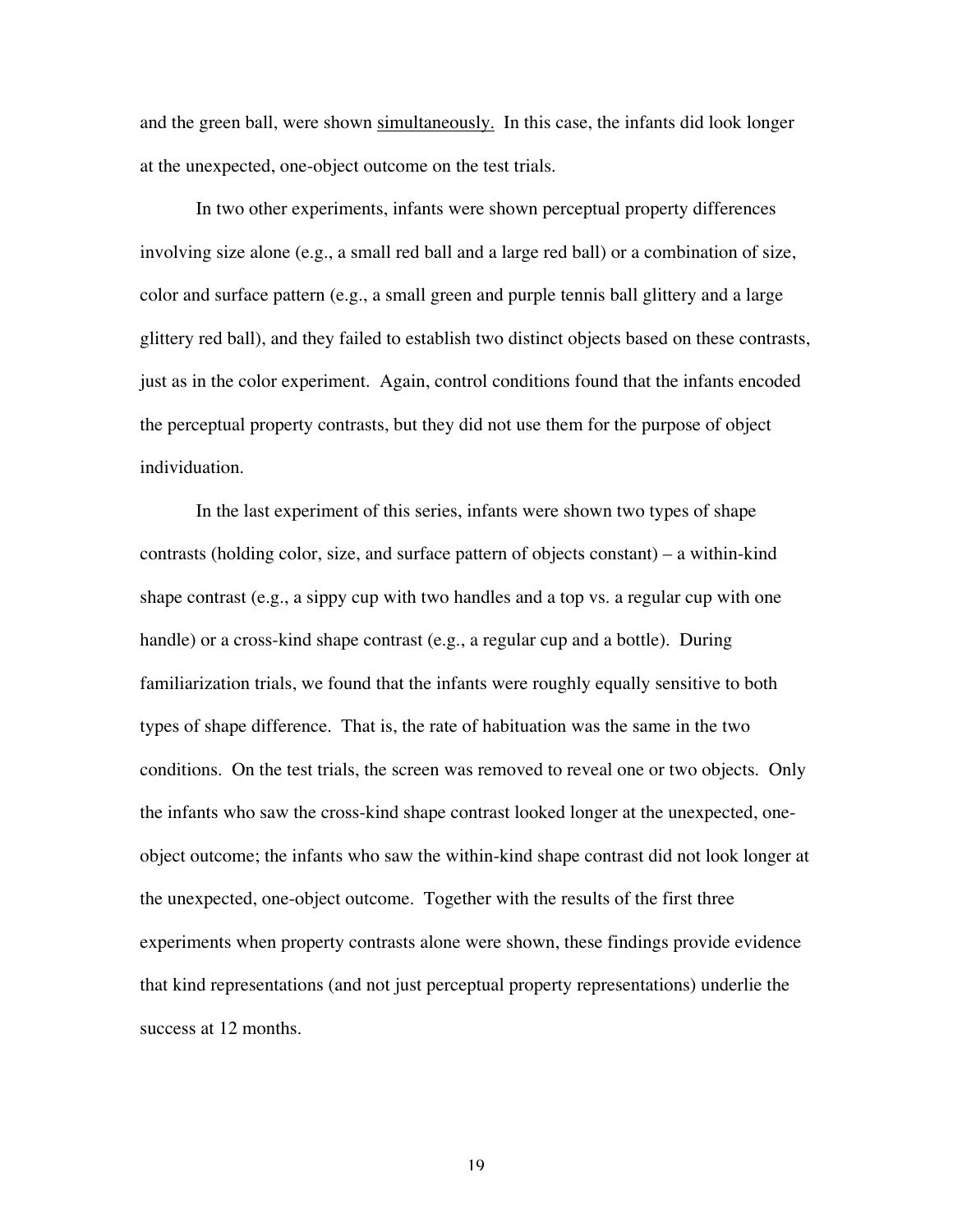A second series of experiments conducted by Bonatti et al. (2002) provided converging evidence for this claim. They found that when an extremely salient and important contrast was given to 10-month-old infants, i.e., a doll head vs. a toy dog head, they succeed in positing two distinct objects with the more complex procedure of Xu and Carey (1996). In contrast, showing a female doll head vs. a male doll head did not lead to a representation of two distinct objects. The authors concluded, and I agree, that it was the kind distinction between human and non-human that explained the success and failure in this case.

In sum, these studies support the claim that kind representations are distinct from perceptual property representations, as they play distinct roles in object individuation at 12 months. These studies also lend support to the conceptual distinction between objectbased individuation and kind-based individuation, for this latter system emerges markedly later in development.

Other laboratories have found results consistent with the interpretation that kind representations emerge at the end of the first year. In a categorization task, Waxman and Markow (1995) and Waxman (1999) showed that by 12 to 13 months, infants are sensitive to the distinction between property and kind, as is marked by the linguistic distinction between count nouns (e.g., a dog, a spoon) and adjectives (e.g., it is red; it is square). In these studies, infants were shown a set of objects to play with, one at a time. Upon hearing each of the objects being described by a count noun ("Look, it's a blicket"), infants showed a preference to play with an object of a different kind on the test trial, suggesting that they had extracted kind similarity during familiarization. In contrast, upon hearing each of the objects being described by an adjective ("Look, it's a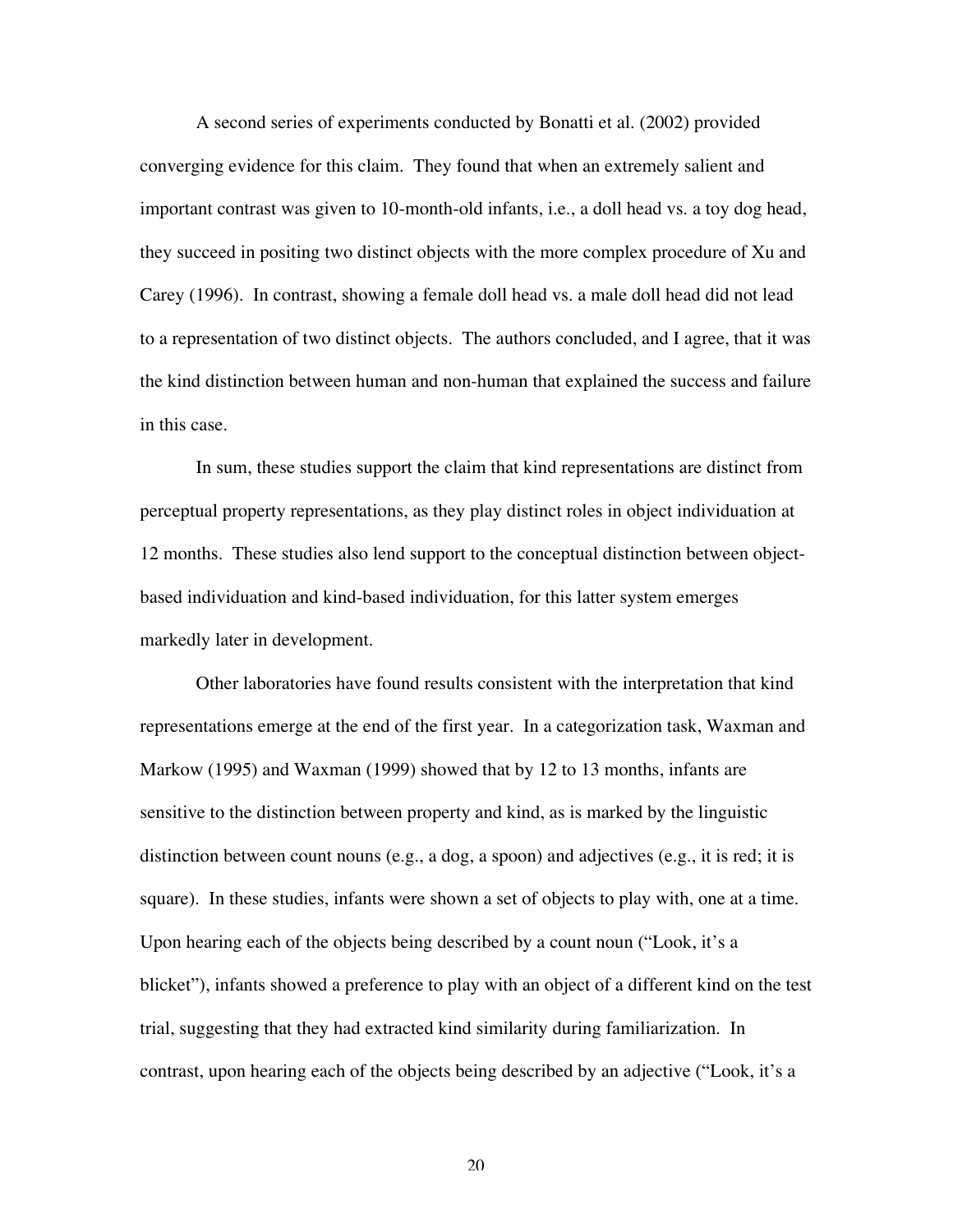blickish one"), infants showed a preference for an object that differed in some perceptual property (e.g., color or texture) on the test trial, suggesting that they had extracted a perceptual property similarity during familiarization. Since count nouns typically denote kinds whereas adjectives typically denote properties, these results corroborate with the findings of Xu et al. (2003).

#### Characteristics of the object-based and kind-based systems of individuation

In terms of cognitive architecture, the studies reviewed above provide some initial evidence that two individuation systems are operative: an early-developing object-based system, and a later developing kind-based system. Each system has its own characteristics with respect of the types of information used in establishing distinct objects.

The object-based system of individuation has the following characteristics:

- 1) Primary criteria for establishing individual objects: spatiotemporal information;
- 2) Secondary criteria for establishing individual objects: perceptual property information;
- 3) Strong spatiotemporal information can override perceptual property information.

The kind-based system of individuation has the following characteristics:

- 1) Primary criteria for establishing individual objects: kind information;
- 2) Secondary criteria for establishing individual objects: perceptual property information;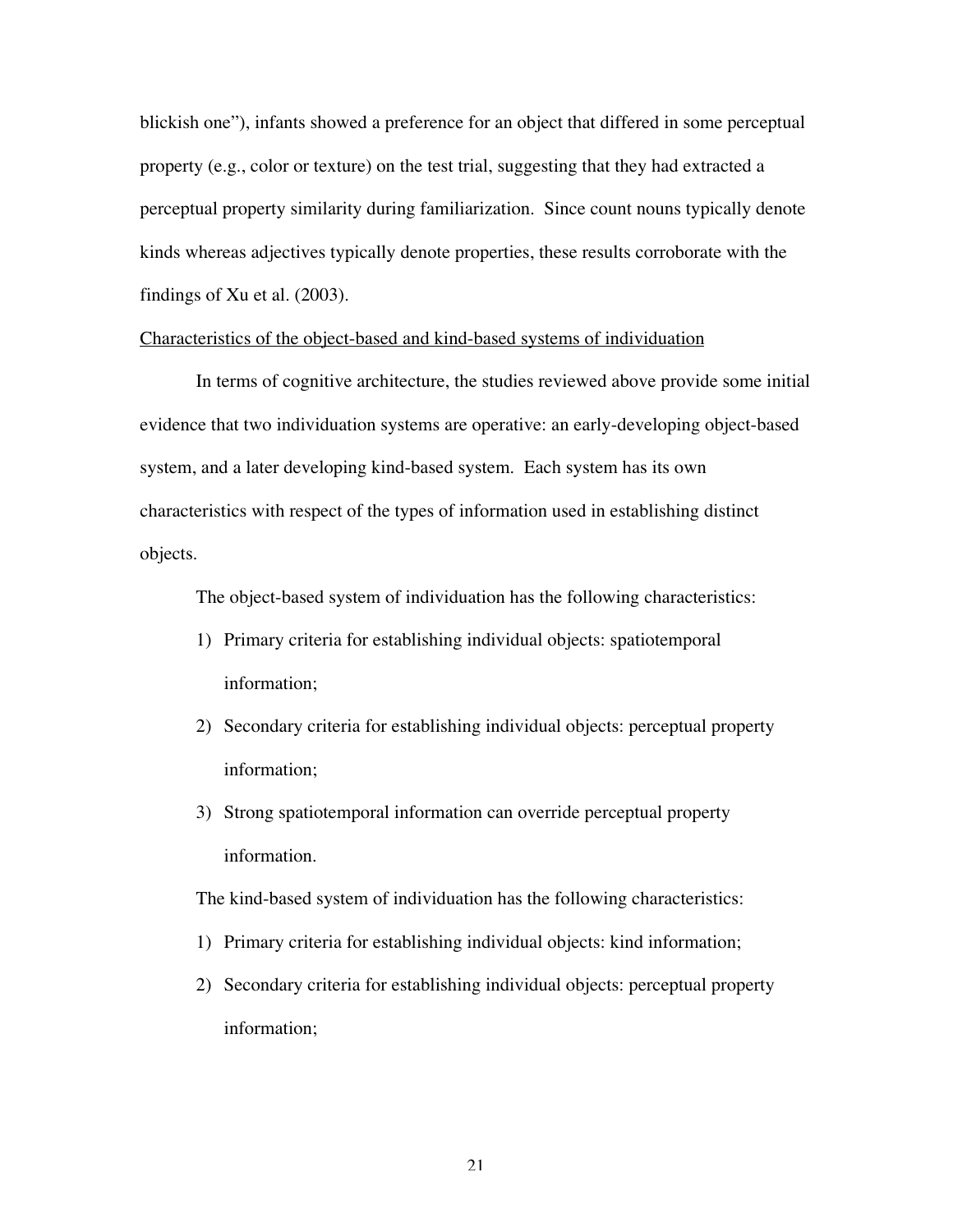3) Perceptual property information is secondary because it is kind-relative (e.g., size contrast may indicate the presence of two chairs, one small and one large, but it does not necessarily indicate the presence of two plants, since a small plant at Time 1 can grow into a large plant at Time  $2<sup>2</sup>$ .

#### Object individuation studies and infant categorization studies.

The findings of Bonatti et al. (2002), Van de Walle et al. (2000), Wilcox and Baillargeon (1998; Expts. 1 & 2), and Xu and Carey (1996) seem to contradict the findings of many infant categorization studies (e.g., Cohen & Younger, 1983; Eimas & Quinn, 1994; Quinn, Eimas, & Rosenkrantz, 1993). The following paradigm was often used in infant categorization studies: 3- and 4-month-old infants were familiarized with different pairs of exemplars from a given category, e.g., cat, then they were shown a pair of pictures consisting of a new exemplar from the old category (another cat) and an exemplar from a different category (e.g., a dog). The results showed that infants preferentially looked more at the picture with the exemplar from the new category, suggesting that they had extracted the category similarity during familiarization. These results were sometimes interpreted as evidence that infants represent basic-level kind concepts (e.g., Macnamara, 1986). The Xu and Carey, Wilcox and Baillargeon, and others' findings, however, suggest that perhaps these infant categorization studies show early sensitivity to cat-shape (or cat-properties) and dog-shape (or dog-properties). The infants in the categorization studies did not encode the habituation stimuli as a series of distinct individuals (e.g., a cat, another cat, a third cat that is numerically distinct from the first two) then dishabituate to an object that is numerically distinct from the cats (e.g., a dog). Instead, infants may have discriminated the individual exemplars then extracted the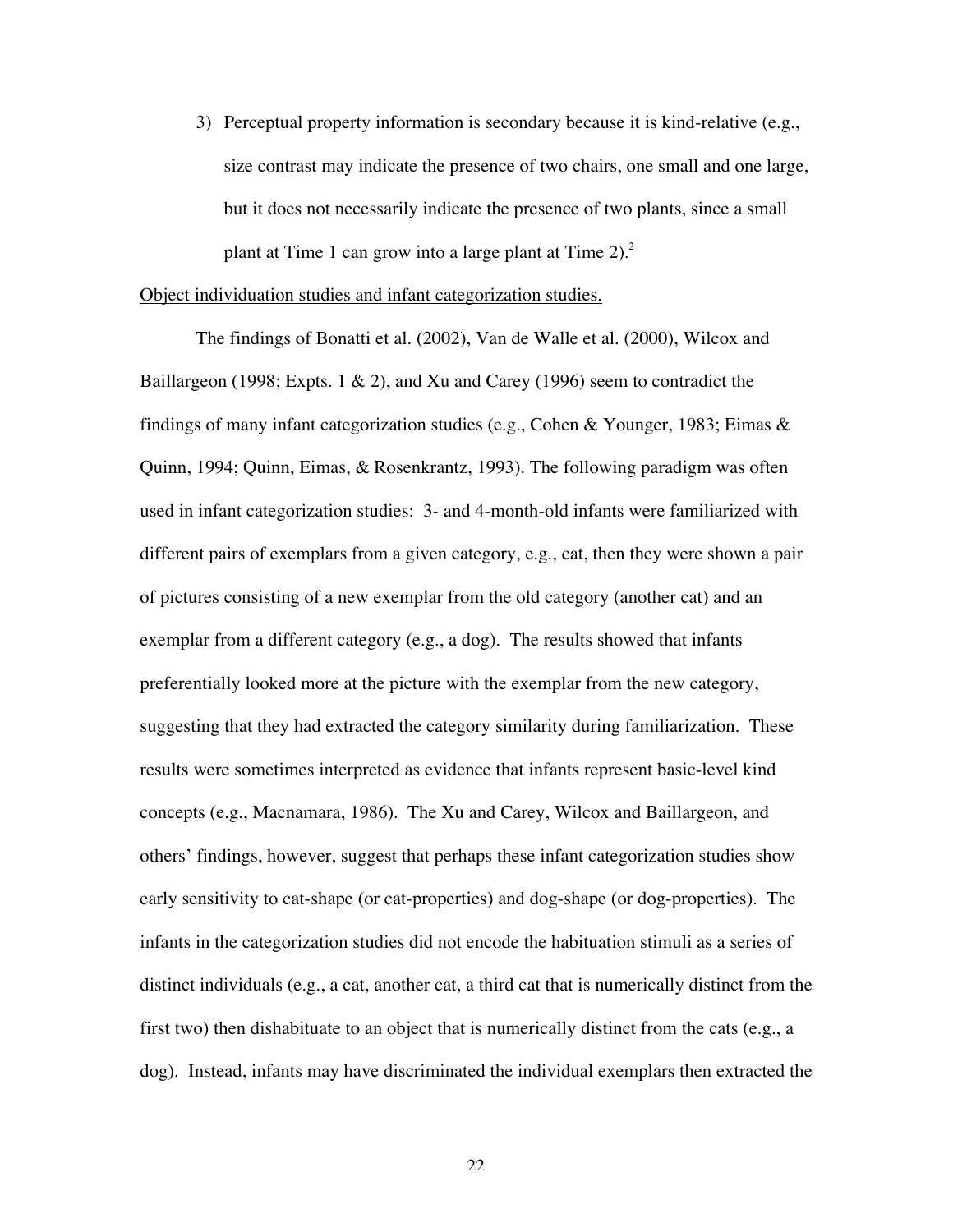commonalities among the habituation stimuli as cat-shape or cat-properties and dishabituated to dog-shape or dog-properties (as was also suggested by Quinn, Eimas, and colleagues) . It is only when infants represent distinct individuals, such as cats and dogs, are we warranted to conclude that they represent kind concepts. After all, sortal kinds provide both the basis for categorization and individuation.

Thus there is no contradiction per se between the infant categorization studies and the results of Xu and Carey (1996) and others. The suggestion here (see also Xu, 1997; Xu, 2003; Xu & Carey, 1996) is that the categories revealed by many of the infant categorization studies are perceptual categories. In order to address the issue of kind representations (which are conceptual by definition), more stringent tests may be needed, namely object individuation tasks.<sup>3</sup>

# What is the mechanism that underlies the development of the kind-based system of individuation?

I have argued for the existence of two systems of object individuation in adults: the object-based system of individuation and the kind-based system of individuation. Furthermore, I have presented evidence that the object-based system of individuation develops as early as 4 months of age in infancy, whereas the kind-based system of individuation begins to develop towards the end of the first year. As developmental psychologists, we are not only interested in documenting developmental changes, but also the mechanisms that allow changes to happen over time. Thus the key question is: How do these two systems of individuation develop? Some have argued that the objectbased system may be largely hard-wired (e.g., Spelke, 1990; Spelke et al., 1992; but see Johnson, 2000, for a different view). What about the second, kind-based system of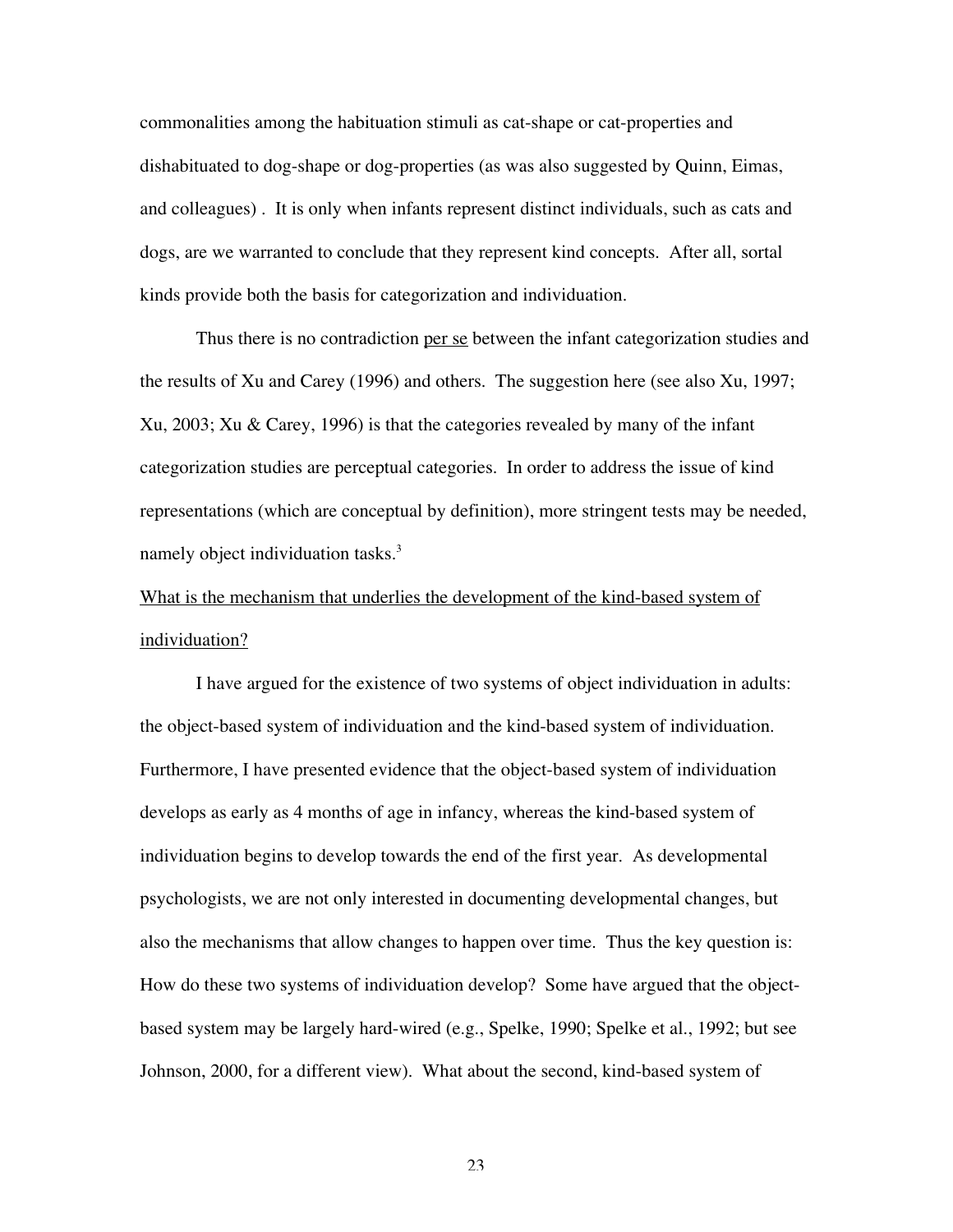individuation? Many have noted that infants begin to comprehend and produce their first words towards the end of the first year, and many of their first words are nouns for object categories. I suggest that it is not a coincidence that along with acquiring their first words, infants also begin to develop a kind-based system of individuation. Some recent studies from my laboratory provide some initial evidence that perhaps language plays a causal role in this process.

Xu (2002) presented 9-month-old infants with the same object individuation task as in Xu and Carey (1996), with the following crucial manipulation: As each object emerged from behind the screen, the infants heard a label for it in infant-directed speech on some of the trials. In the two-word condition, the infants heard two distinct labels in infant-directed speech, "Look, a duck" (when the duck was shown) and "Look, a ball" (when the ball was shown, Figure 9). In the one-word condition, the infants heard a single label applied to both objects (the duck and the ball), "Look, a toy." On some of the familiarization trials, the object was left stationary on the stage and the infant's looking time was recorded. Half of these trials were labeled and half were silent. On the test trials, the screen was removed to reveal either both objects (the duck and the ball; the expected outcome) or one of the two objects (the duck or the ball; the unexpected outcome). If the infants had established a representation of two objects, they should look longer at the unexpected outcome of one object. The results showed that in the two-word condition, but not in the one-word condition, infants looked longer at the unexpected outcome. Thus upon hearing two distinct labels, even 9-month-old infants were able to use the differences in object kind to establish a representation of two distinct objects. Furthermore, this effect was not simply due to hearing some words since the infants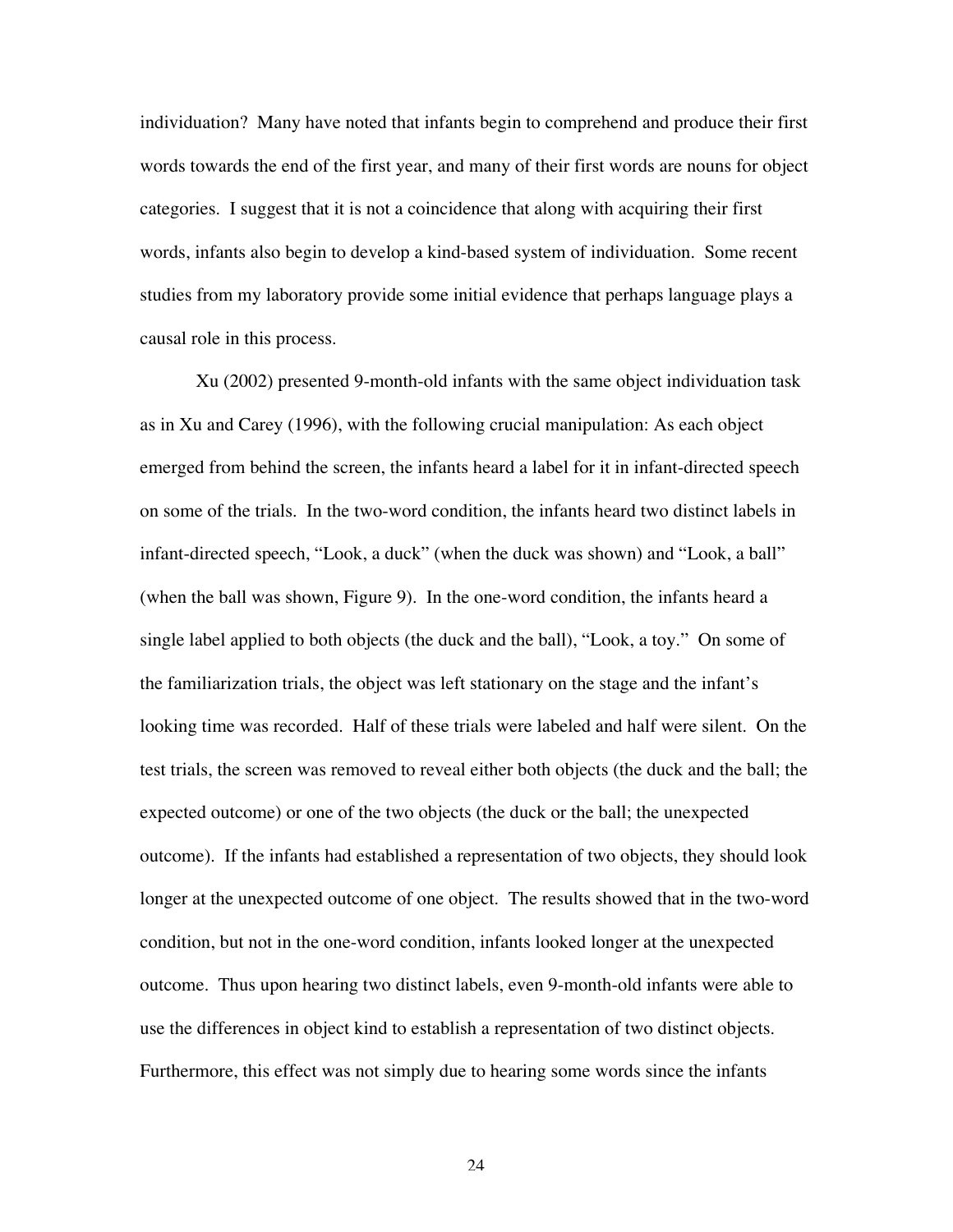failed the task when a single label was provided. Fineberg (2003) has replicated this basic finding with a different set of objects and words.



Figure 9.

One may wonder whether the presence of two distinct words heightened the infants' attention to the objects whereas the presence of a single word did not, and whether perhaps more attention led to a fuller encoding of object properties that accounted for the success in the two-word condition. I analyzed the looking time data during familiarization, comparing the silent and the labeled trials. In both the two-word and the one-word conditions, infants' looking times were longer when the objects were labeled than when not labeled. Therefore, the presence of labels did increase the infants' attention to the objects but it increased their attention to the same extent in the two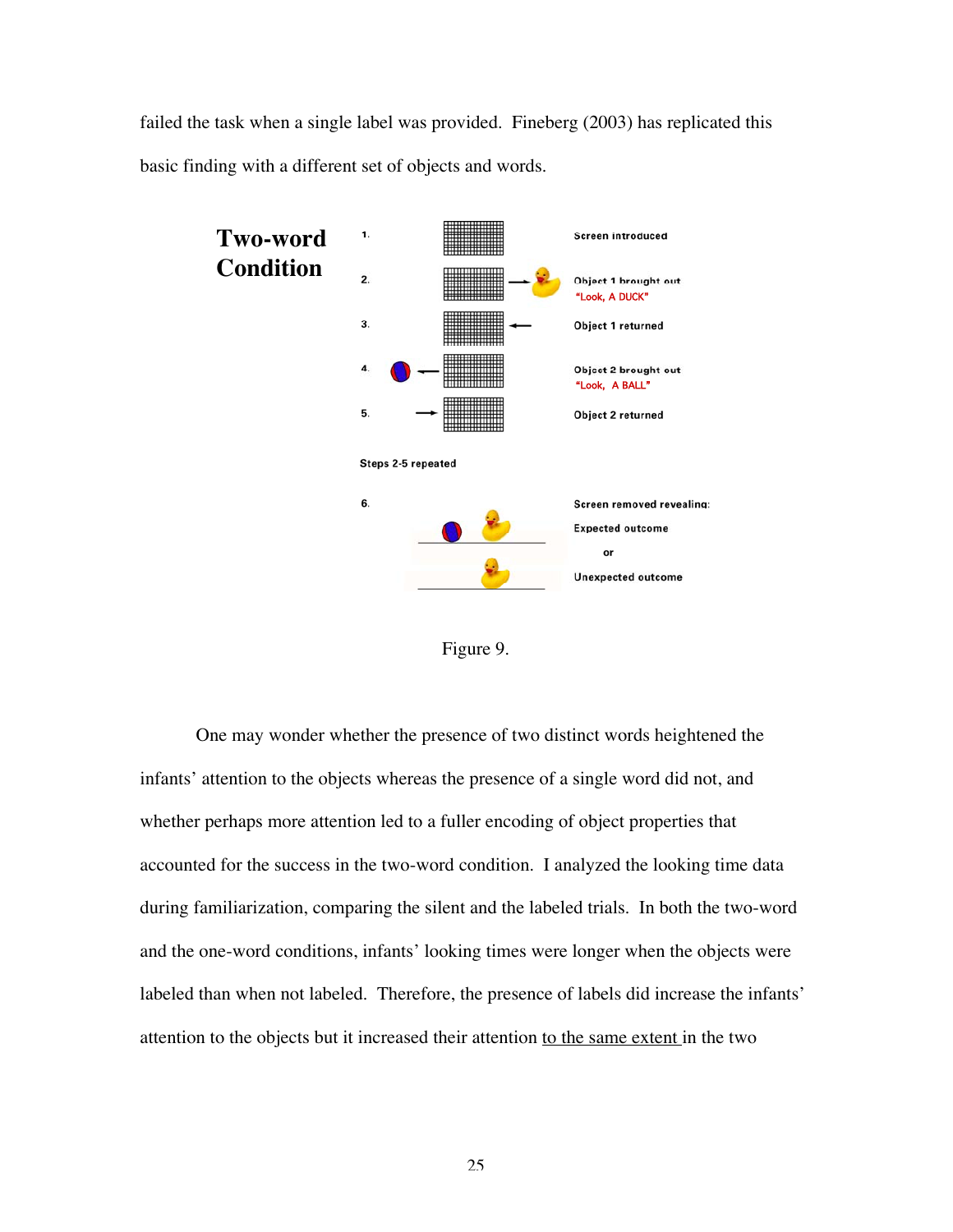conditions. It appeared to be the presence of two distinct labels per se that led to the earlier success on this task at 9 months.

An immediate question arises: Are the facilitation effects language specific? Would other types of auditory information help as well? In the next two experiments, instead of using two words, I used two tones or two distinct sounds (e.g., a car alarm sound or a spaceship sound produced by a gadget). As each object emerged from behind the screen, a tone/sound was played (e.g., "Look, [Tone/Sound 1] or "Look, [Tone/Sound 2]"). Under these conditions, 9-month-old infants did not look longer at the one-object, unexpected outcome on the test trials. I also replicated the positive finding of the first experiment, using another pair of familiar objects (a cup and a shoe) as well as a pair of unfamiliar objects labeled with nonsense words (e.g., "a fendle" and "a toma"). In the last experiment of this series, I used two emotional expressions to contrast with words. Emotional expressions provide a particular good contrast with words because both kinds of expressions are intentional and are produced by the human vocal tract. However, only words are symbolic – they stand in for the objects or object categories. Each of us may have our likes and dislikes, e.g., you may say "Ah" when you see broccoli on the dinner table and I may say "Ewy," but we both call the stuff "broccoli." Using the same object individuation task, we presented 9-month-old infants with unfamiliar objects and provided either two distinct words ("a blicket" and "a tupa") or two emotional expressions ("Ah," signaling approval or satisfaction, and "Ewy," signaling dislike or disgust). Infants looked longer at the unexpected outcome of one object on the test trials in the word condition but not in the emotional expression condition. These results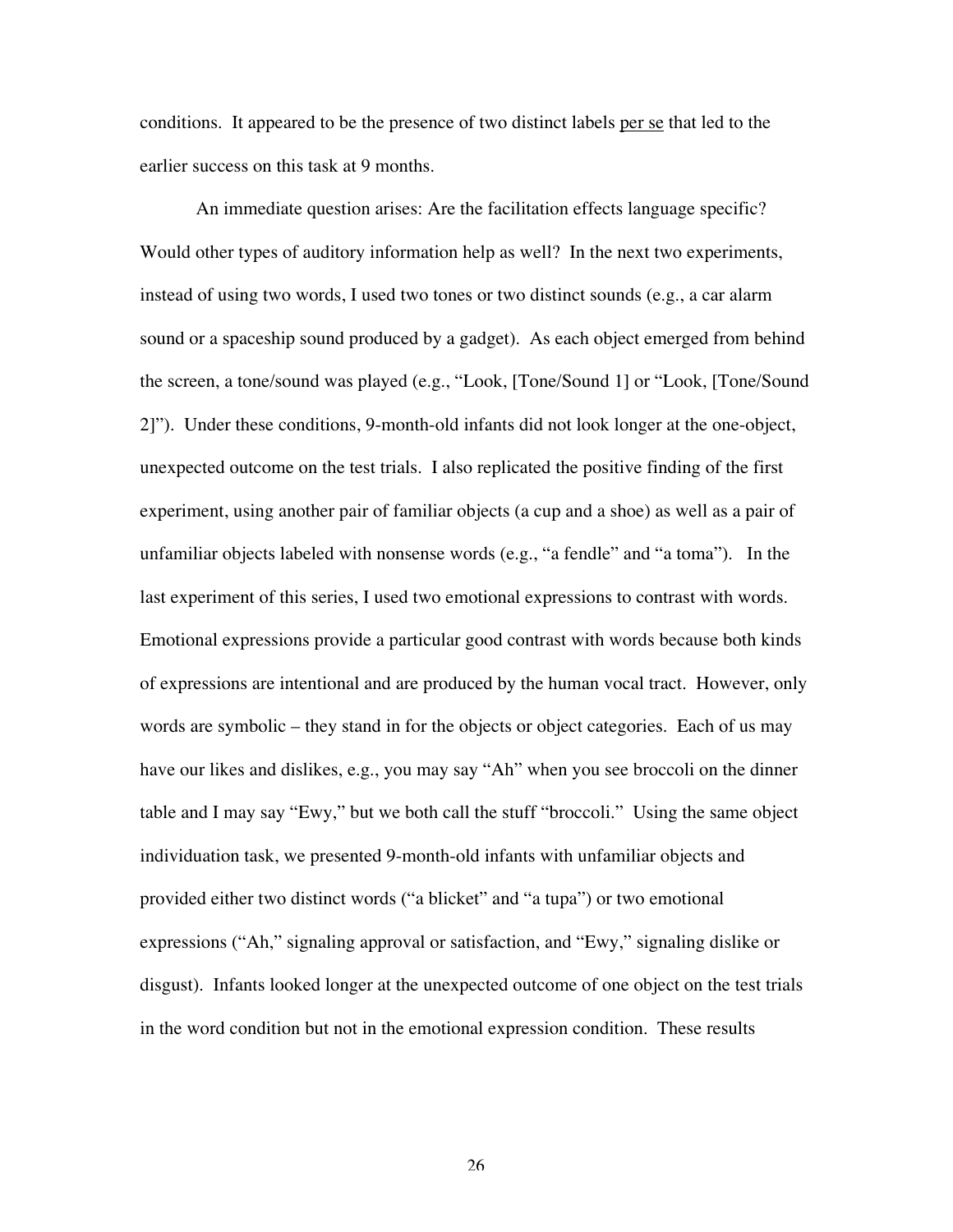suggest that infants can use distinct labels to help them succeed earlier in an object individuation task, and these facilitation effects may be language specific.

To investigate further how powerful words are in facilitating object individuation in infancy, three lines of investigation are currently underway in my laboratory. In the first series of experiments, we asked whether the presence of labels could override conflicting perceptual information (Xu, 2003). Nine-month-old infants were asked to solve the same object individuation task in which words were pitted against perceptual information. Four conditions were included, crossing two variables: number of objects (one or two unfamiliar objects) and number of labels (one or two nonsense words). That is, infants were shown either a single object emerging from both sides of the screen or two different objects emerging alternately from behind the screen, accompanied by either a single label or two distinct labels. On the test trials, the screen was removed to reveal a single object. The one-word/one-object condition served as a baseline and the looking times of the other conditions were compared with it. The infants in the one-word/twoobject condition did not look reliably longer than those infants in the one-word/oneobject condition. In contrast, the infants in both the two-word/one-object and the twoword/two-object conditions looked reliably longer than those infants in the oneword/one-object condition. In other words, the number of words appeared to have driven the infants' expectations of how many objects were behind the screen: If two words were used, the infants expected two objects behind the screen; if one word was used, the infants expected one object behind the screen. These findings suggest that words are powerful in guiding object individuation at 9 months, so powerful that they can override perceptual information.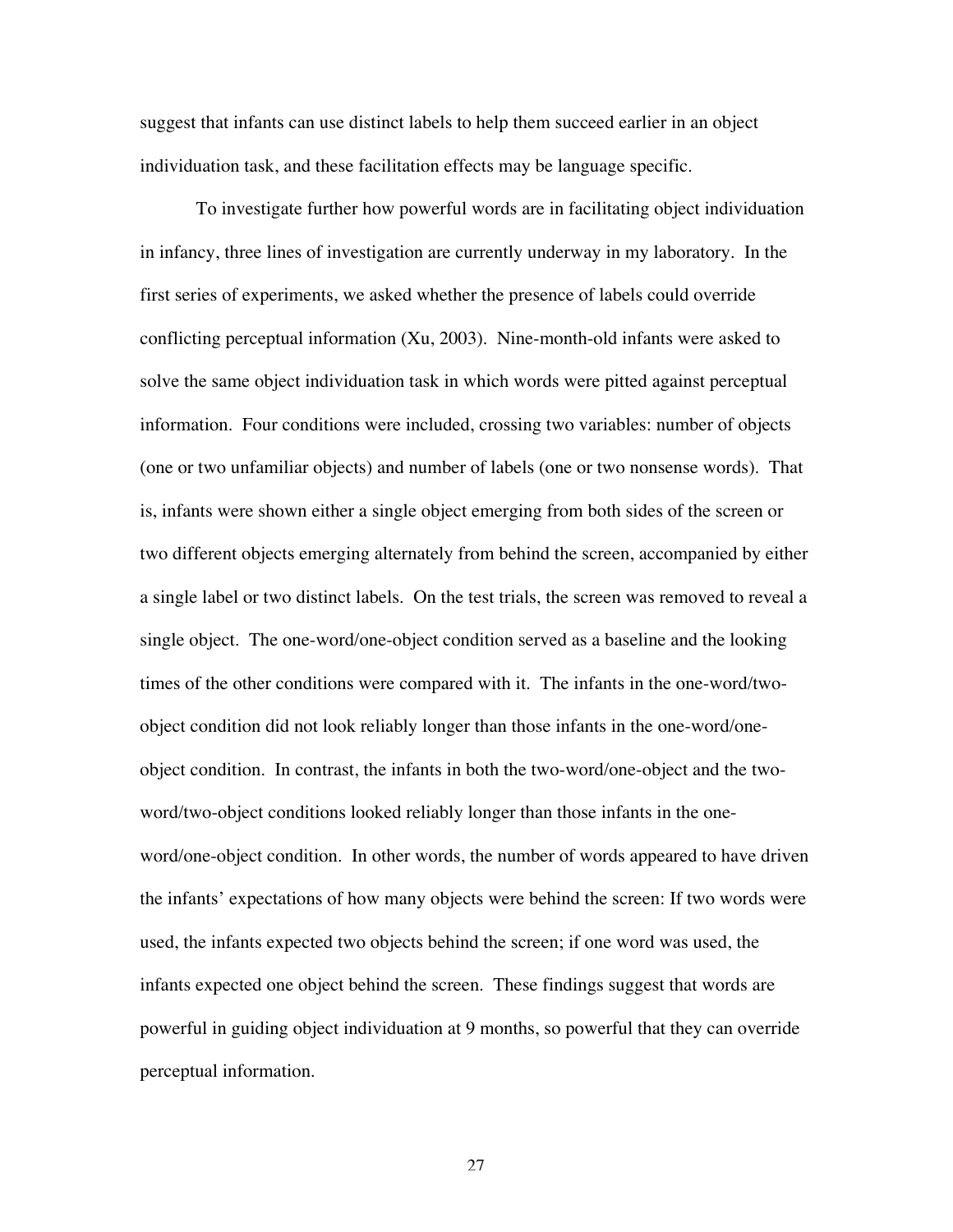In a second series of experiments, I asked if language is the only mechanism that allows infants to construct object kind representations? Instead of labeling the objects as each of them emerged from behind the screen, each of the two objects made a distinct, internally-generated sound, e.g., one object was a bell mounted vertically on a base, so turning it makes it go "ding;" the other object was a cylinder and when turned upside down, it goes "moo." The sounds were distinct from each other, and the actions for producing the sounds were also distinct from each other. When given the same amount of information as in the two-word conditions, however, 9-month-old infants failed to establish a representation of two objects, i.e., they did not look longer at the unexpected, one-object outcome when the screen was removed on the test trials (Xu, in prep.).

In a third series of experiments, we began to ask whether the act of referring, using labels, would guide the process of establishing object representations in infants (Xu & Cote, in prep.). We employed the same manual search procedure with 12-month-old infants as Van de Walle et al. (2002). Instead of showing the infant objects being pulled out of the box, we simply looked into the box and referred to what's inside, "Look, a fep!" In the two-word trials, two different labels were used; in the one-word trials, the same label was used twice. Then the box was presented to the infant and search behavior was measured. Infants spontaneously reached into the box and they always retrieved one object. Then the critical part of the experiment began. The box was empty and it sat within reach of the infant. The question was whether subsequent search behavior was correlated with the number of labels heard during the demonstration period. An adult would reach in a second time to look for another object if they had heard two distinct labels, but not if they had only heard a single label. Infants behaved similarly: they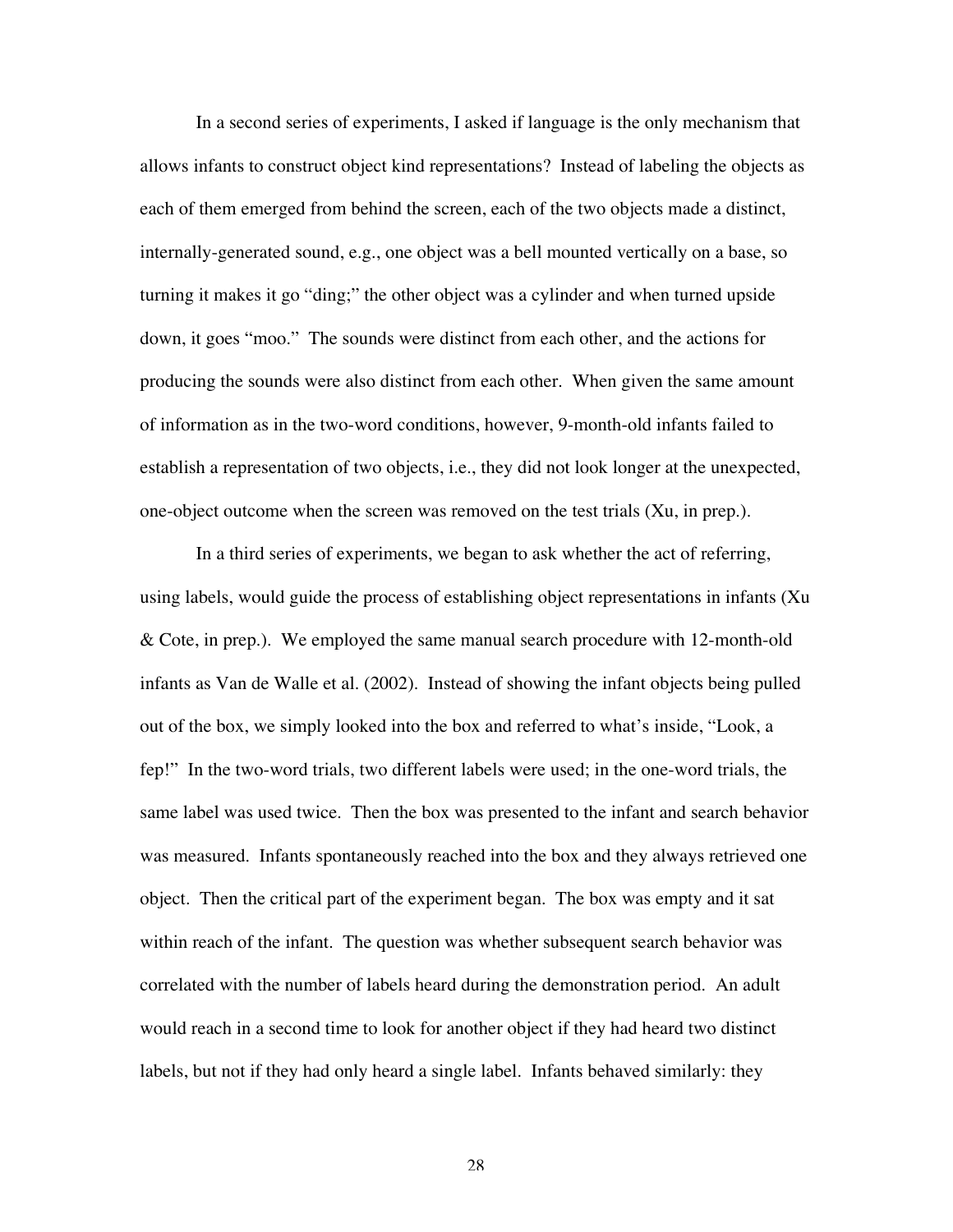reached in more on the two-word trials and when they found the box empty, they searched more persistently on the two-word trials than on the one-word trials. Even without having seen any of the objects, the acts of referring lead the infant to posit objects inside the box, and the number of labels appears to tell the infant the number of distinct objects to be expected inside the box.

These on-going studies provide preliminary evidence that language in the form of labeling is a powerful tool in shaping infants' representations of objects and language may be a particularly efficient way in solving the problem of object individuation for young infants.

## What is the role of labeling? Words as "essence placeholders"

What is the mechanism by which labeling could impact on infants' object representations? I suggest that words for object categories are "essence placeholders" (Medin & Ortony, 1989; Gelman, 2003). Hence the term "essence sortals" (see Figure 1). By virtue of being called "a dog," the infant learns that this is a kind, and the word "dog" becomes placeholder for a distinct dog-essence. If an object, seen on a different occasion, is called "a cup," the infants assume that the word refers to a different kind, and it will have a different set of properties from the dogs that are referred to by the word "dog." Although infants cannot learn the concept dog from linguistic input alone, the "dubbing event" may allow the infant to posit a placeholder in his/her conceptual system.

Two other lines of research provide further support for this idea that words are essence placeholders. In a series of categorization studies, Balaban and Waxman (1997) showed that labeling can facilitate categorization in infants as young as 9 months. In their studies, the infants were familiarized with a set of pictures of a given category, say,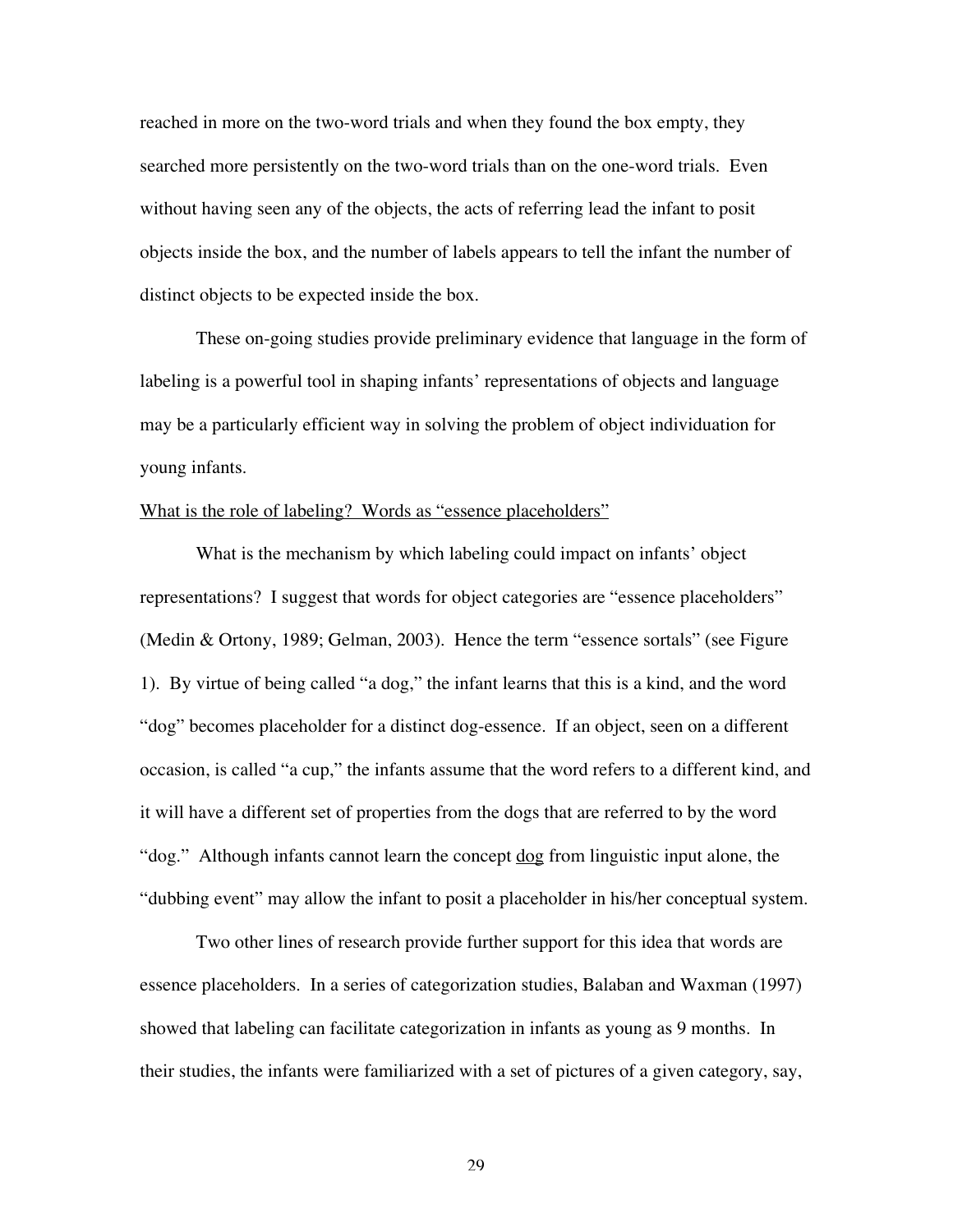rabbits. One group of infants heard a word when shown the picture, e.g., "a rabbit," on some trials. For a second group of infants, a tone accompanied the presentation of the picture on some trials. The results showed that although both words and tones heightened the infants' attention to the objects, it was only in the label condition that the infants categorized the objects. That is, they preferentially looked at an exemplar from a new category (e.g., a pig) compared to an exemplar from the old category (e.g., a new rabbit). These results suggest that in the presence of a label, infants group together the exemplars into a single category more readily than in the absence of a label.

In a series of experiments with 16- to 21-month-old infants, Welder and Graham (2001) found that labeling guides infants' inductive inference, and it sometimes overrides perceptual similarity. In their studies, the experimenter modeled a non-obvious property of an unfamiliar target object, e.g., an object making a rattling sound when shaken, and the infant was given other test objects that were perceptually similar or dissimilar to the target object. In addition, one group of infants heard a label applied to both the target object and the test objects, whereas a second group did not hear a label. The question of interest was whether infants would predict that the test objects would also possess the non-obvious property by reproducing the action, e.g., they should shake the object if they expected it to rattle. The results showed that labeling had a powerful effect on inductive inference, often overriding perceptual similarity.

These results suggest that even early in language development, labeling may exert influence on several aspects of cognition. Infants may expect that words for objects map onto distinct kinds in their environment; words are "essence placeholders." Given this expectation, if each of several objects is labeled as "a rabbit," it provides evidence to the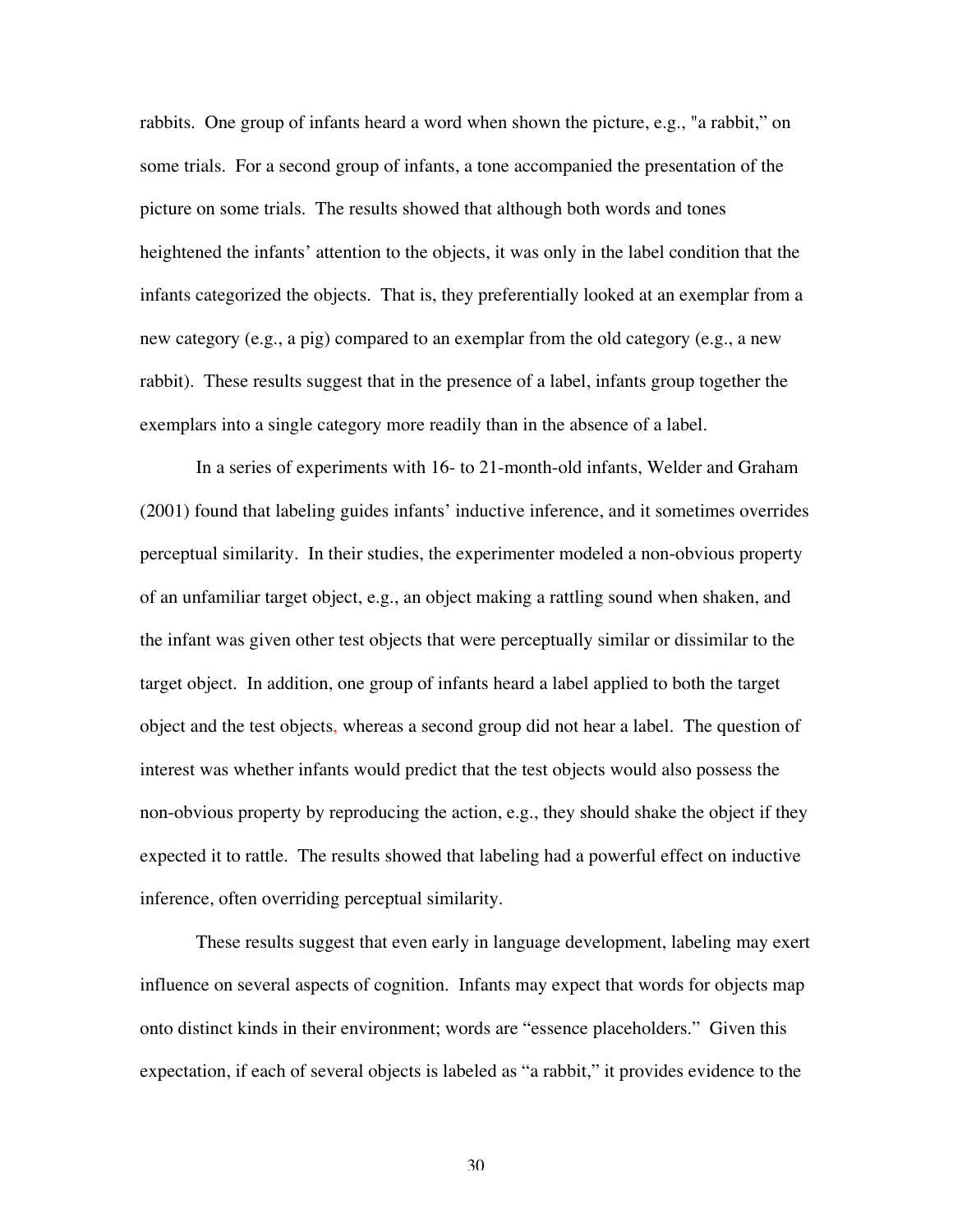infant that they belong to the same kind. Similarly, the very fact that one object is called "a duck" and one object seen on a different occasion is called "a ball" is sufficient evidence for infants to posit two distinct kinds or essences. According to one of the basic tenets of psychological essentialism (Medin & Ortony, 1991; Gelman, 2003), essences determine the surface features and properties of objects. Three consequences follow. First, if two objects share a label, they should belong to the same kind and their perceptual property similarities should be analyzed, as in the categorization task. Second, if two kinds of objects are indeed behind an occluder because two distinct labels are heard, there must be two distinct tokens of objects, as in the object individuation task. Third, if two objects share a label, they should have the same non-obvious properties, as in the inductive inference task. The assumption that words are essence placeholders may be a mechanism by which infants first establish what kinds of things are in their environment.

# Concluding remarks

I have focused on a less studied aspect of kind representations in this chapter, namely the process of individuation. I have argued that not all categories are created equal, some categories are kinds, some kinds are sortal-kinds, and some sortal-kinds are essence sortals. I have also presented evidence that there is an early developing objectbased system of individuation, and a relatively late developing kind-based system of individuation. The development of kind-based system is perhaps driven by language learning. My hope is that this line of inquiry will complement the research on infant categorization, and we will be able to have a more complete theory of kind representations that accounts for both categorization and individuation. In this last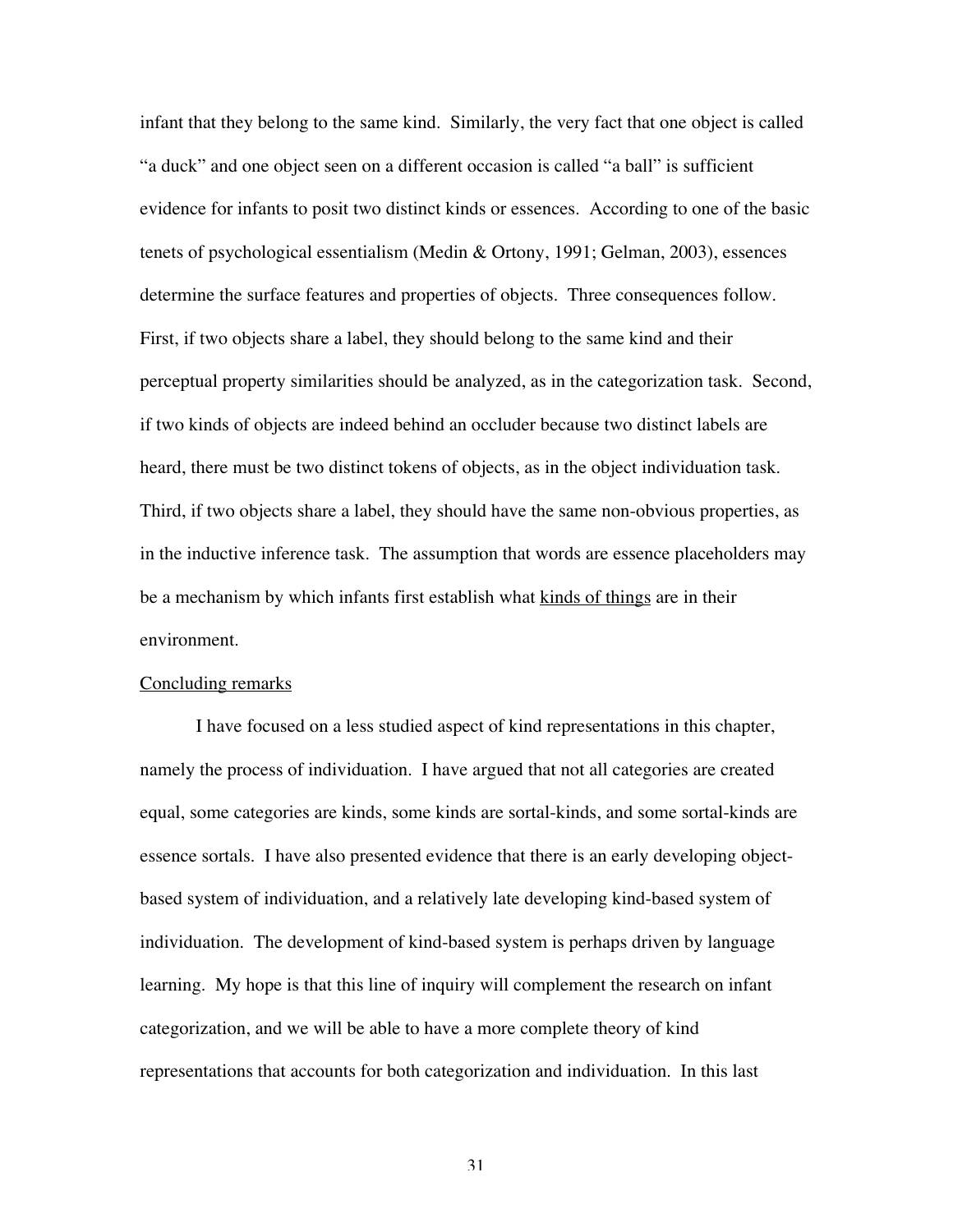section, I will briefly consider the implications of the current research in terms of broader questions in cognitive development and language acquisition.

The conceptual claim that is the foundation of this research is the distinction between kind and property. The basic idea is that representations of kinds define our ontology, and generally speaking, kinds are lexicalized as nouns in natural language. Some of these kinds are sortal-kinds, which provide criteria for individuation and identity and which are lexicalized as count nouns (in languages that make the count/mass distinction). Other kinds are substance-kinds, which are lexicalized as mass nouns, and their role in individuation and identity is a matter of dispute (see e.g., Hirsch, 1982). Whether these kinds are in the head or in the world is not critical, suffice to say that I suspect there is a reasonable correspondence between our representations and what's out there in the world (loosely based on evolutionary arguments). Properties, on the other hand, are a different species. Properties are properties of kinds; they are predicates that correspond to lexical categories such as adjectives and verbs. The studies reviewed above are concerned with properties that can be expressed by adjectival phrases.

A second major claim in this work is a claim about cognitive architecture: an object-based system of individuation and a second, kind-based system of individuation. Each system has its own developmental course and its own characteristics. Each system uses several sources of information and weighs them differently in its operation. The studies reviewed in this paper focus on the interplay between spatiotemporal information, perceptual property information, and kind information.

The third major claim has to do with the role of language in conceptual development. I am inclined to endow the human infant with certain expectations about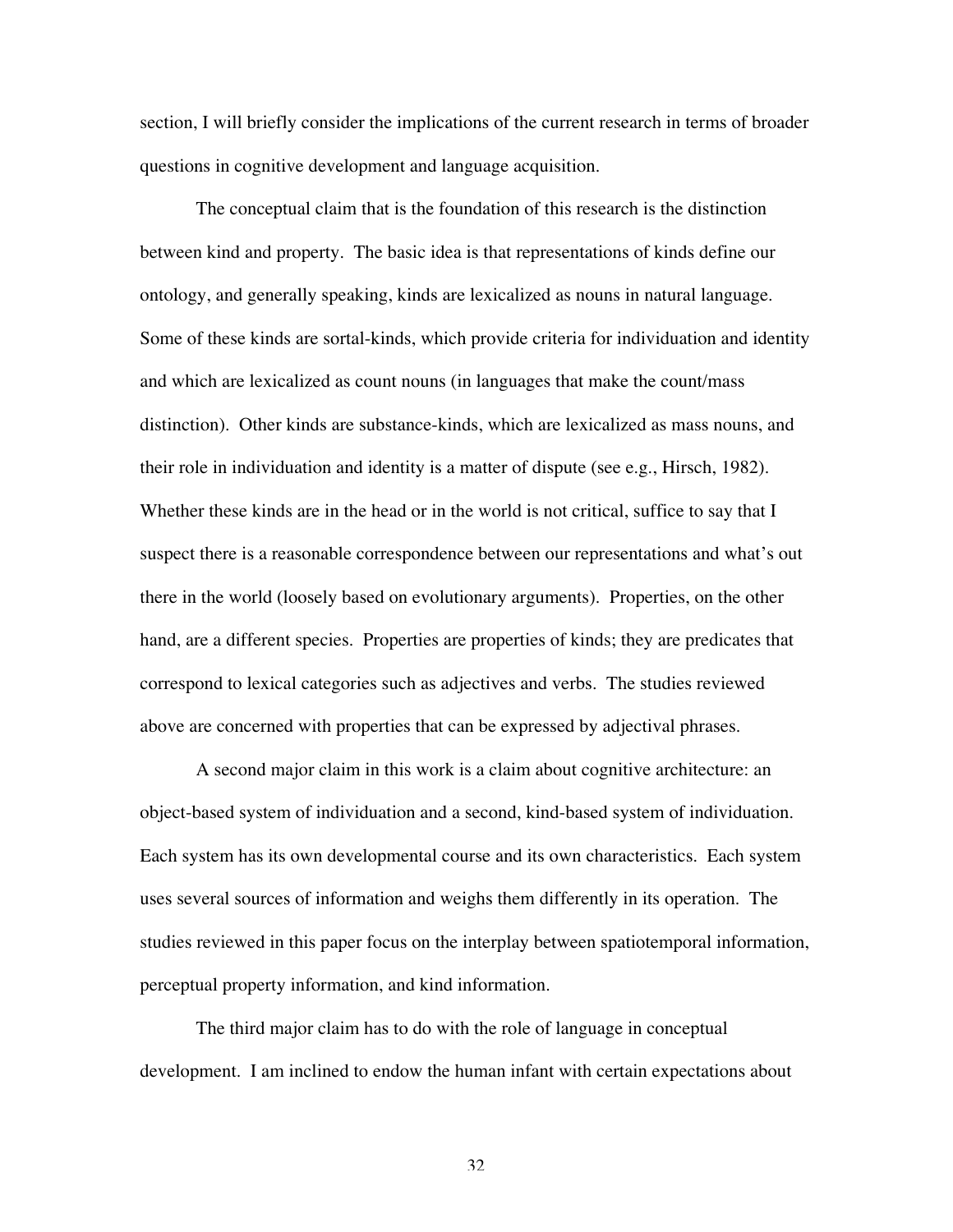words at the beginning of language acquisition such that in a "dubbing event" (e.g., "That's a dog!"), a word (in this case, "dog") serves as a pointer to a particular sortalkind in the environment. Via such dubbing events, the infant begin to represent some sortal-kinds, i.e., essence sortals.

The overall view of development I subscribe here is one that has both continuity and discontinuity components. On the one hand, I am sympathetic to the view that human infants are born with a mechanism -- the object-based attention system -- that carves up the world into distinct units. On the other hand, I also suggest that infants' worldview undergoes fundamental changes: They begin with a world populated with objects and substances. By the end of the first year of life, they begin to conceptualize a world populated with sortal-kinds (and perhaps substance-kinds as well). In this new world, objects are thought of not as "qua object" but rather "qua dog" or "qua table." This developmental story makes good sense in terms of learnability, I suggest, because it starts the child on solid ground with the concept of an object (a la Spelke, 1990) and it allows the child to work with these individuated objects and with the help of language, ultimately develop a new ontology of sortal-kinds.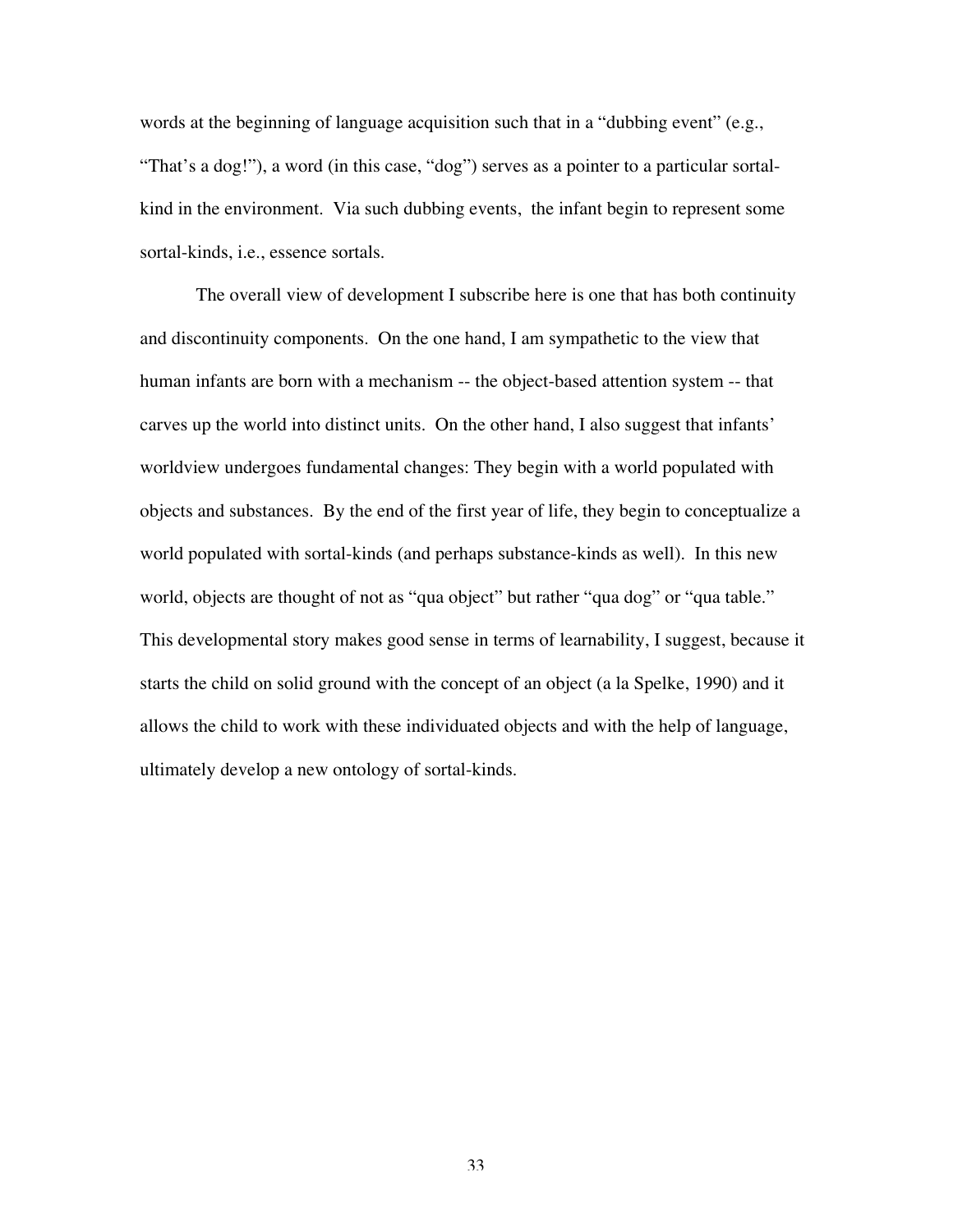#### **References**

- Aguiar, A. & Baillargeon, R. (1999). 2.5-month-old infants' reasoning about when objects should and should not be occluded. Cognitive Psychology, 39, 116-157.
- Baillargeon, R., Graber, M., DeVos, J., & Black, J. (1990) Why do young infants fail to search for hidden objects? Cognition, 361, 255-284.
- Balaban, M. & Waxman, S. (1996) Words may facilitate categorization in 9-month-old infants. Journal of Experimental Child Psychology, 64, 3-26.
- Baillargeon, R. (1995) A model of physical reasoning in infancy. In C. Rovee-Collier & L.P. Lipsitt (eds.), Advances in infancy research, Vol. 9 (pp. 305-371). Norwood, NJ: Ablex.
- Bonatti, L., Frot, E., Zangl, R. & Mehler, J. (in press). The human first hypothesis: Identification of conspecifics and individuation of objects in the young infant. Cognitive Psychology*.*
- Burke, L. (1952) On the tunnel effect. Quarterly Journal of Experimental Psychology, 4, 121-138.
- Cohen, L.B. & Younger, B.A. (1983) Perceptual categorization in the infant. In E.K. Scholnick (ed.), New trends in conceptual representation (pp. 197-220). Hillside, NJ: Lawrence Erlbaum.
- Eimas, P. & Quinn, P. (1994) Studies on the formation of perceptually-based basic-level categories in young infants. Child Development, 65, 903-917.
- Fineberg, I.A. (2003) Phonological detail of word representations during the earliest stages of word learning. Unpublished dissertation. New School University, New York.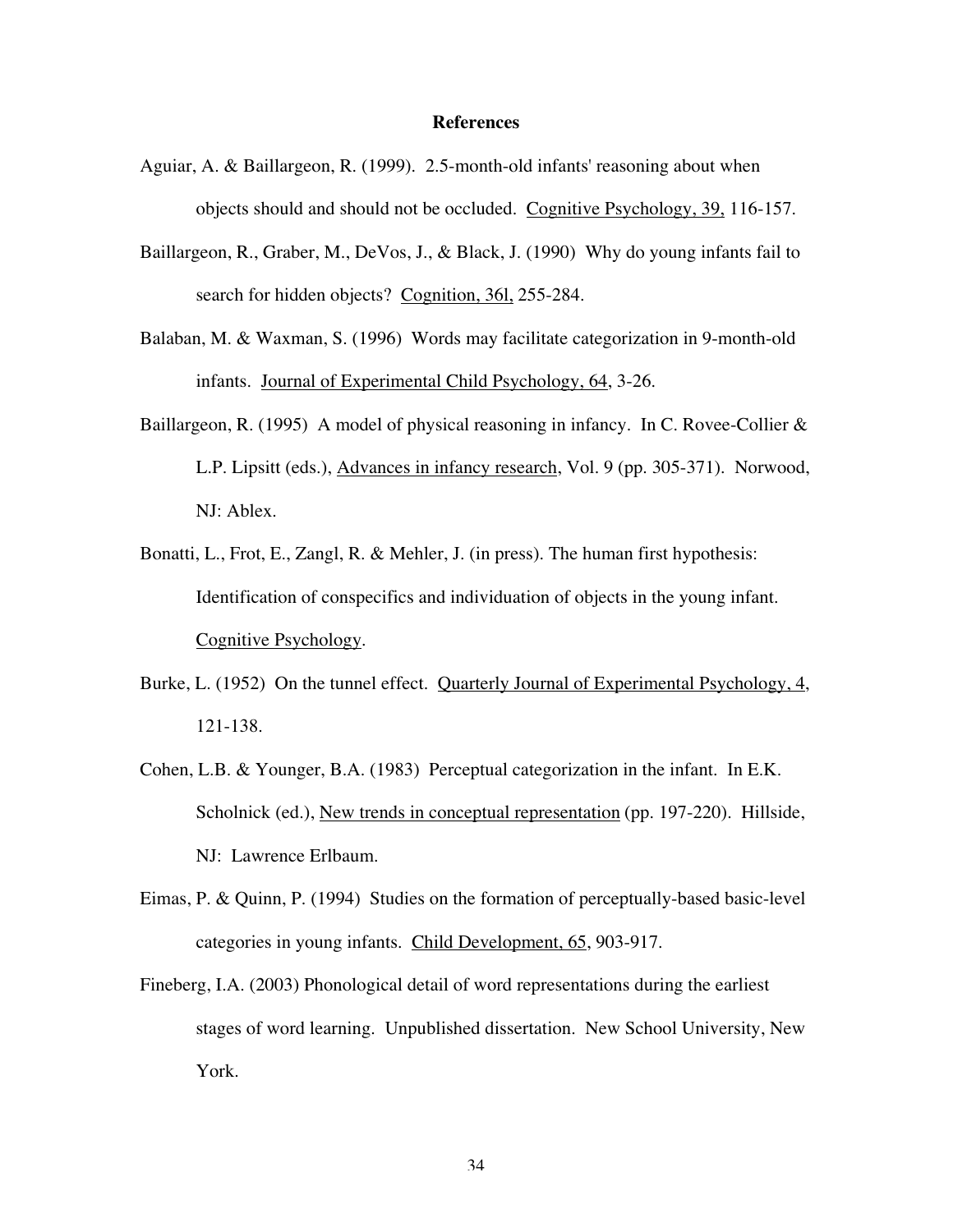Gelman, S.A. (2003) The essential child. Oxford University Press.

- LeCompte, G.K. & Gratch, G. (1972). Violation of a rule as a method of diagnosing infants' levels of object concept. Child Development, 43, 385-396.
- Macnamara, J. (1986) A border dispute: The place of logic in psychology. Cambridge, MA: MIT Press.
- Markman, E. (1989) Categorization and naming in children. Cambridge, MA: MIT Press.
- Moore, M.K., Borton, R. & Darby, B.L. (1978) Visual tracking in young infants: evidence for object identity or object permanence? Journal of Experimental Child Psychology, 25, 183-198.
- Millikan, R. (1998) A common structure for concepts of individuals, stuffs, and basic kinds: more mama, more milk and more mouse. Behavioral and Brain Sciences,  $22(1)$ , pp. 55-65.
- Needham, A. & Baillargeon, R. (2000) Infants' use of featural and experiential information in segregating and individuating objects: a reply to Xu, Carey, & Welch (1999). Cognition, 74, 255-284.
- Quinn, P., Eimas, P., & Rosenkrantz, S.L. (1993) Evidence for representations of perceptually similar natural categories by three- and four-month-old infants. Perception, 22, 463-475.

Spelke, E.S. (1990) Principles of object perception. Cognitive Science, 14, 29-56.

Spelke, E.S. & Kestenbaum, R. (1986) Les origines du concept d'object. Psychologie Francaise, 31, 67-72.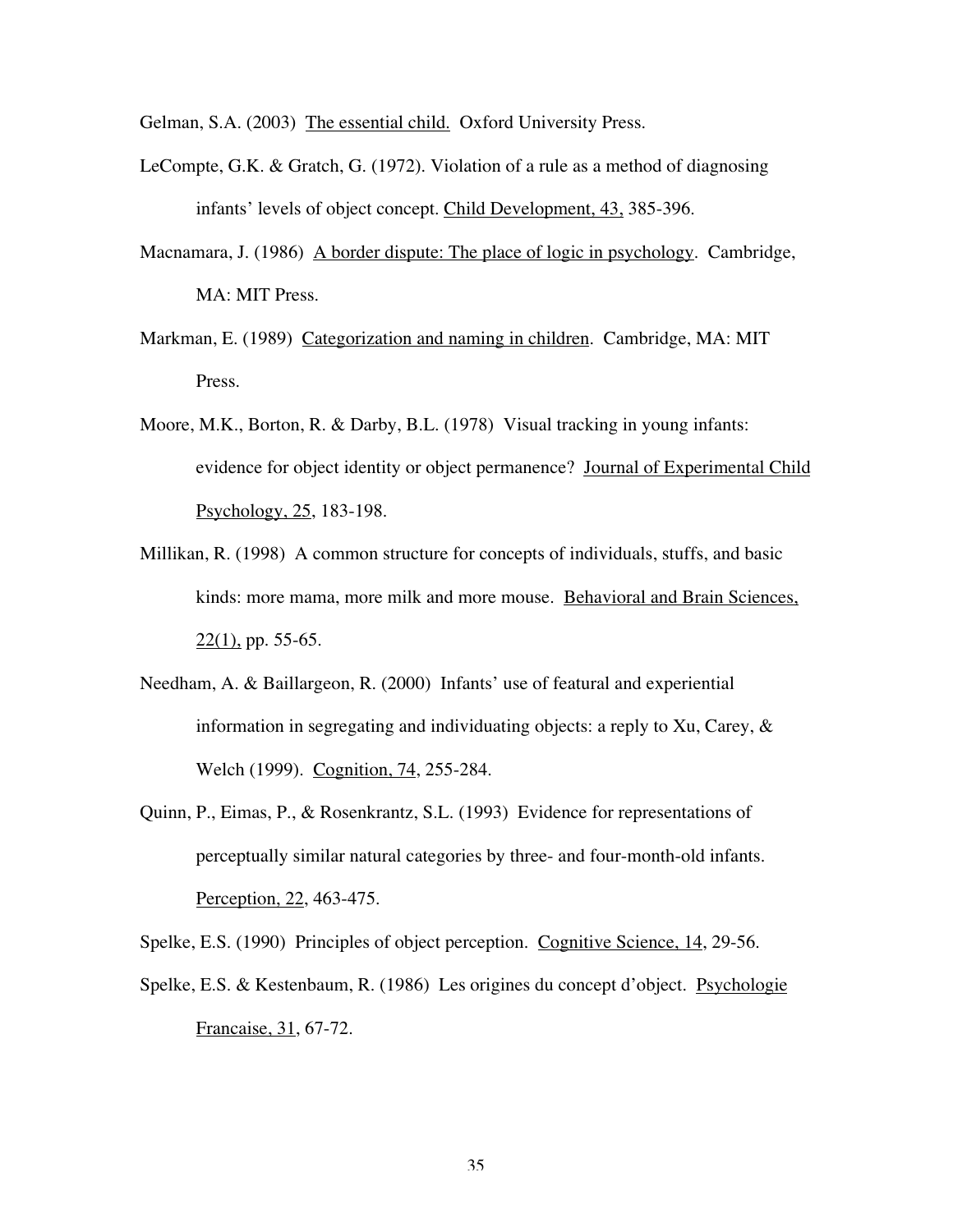- Spelke, E.S., Kestenbaum, R., Simons, D.J. & Wein, D. (1995) Spatio-temporal continuity, smoothness of motion and object identity in infancy. British Journal of Developmental Psychology, 13, 113-142.
- Tinkelpaugh, O.L. (1928) An experimental study of representative factors in monkeys. Journal of Comparative Psychology, 8(3), 197-236.
- Uller, C., Leslie, A. & Carey, S. (2000) Reaching for objects in a box: Further evidence for the 10-to12-month shift in the bases of object individuation. Poster presented at the  $12<sup>th</sup>$  biennial meeting of the International Conference on Infant Studies, Brighton, England.
- Van de Walle, G. A., Carey, S., &. Prevor, M. (2000) Bases for object individuation in infancy: Evidence from manual search. Journal of Cognition and Development, 1, 249-280.
- Waxman, S. R. (1999). Specifying the scope of 13-month-olds' expectations for novel words. Cognition, 70*,* B35-B50*.*
- Waxman, S. R., & Markow, D. R. (1995). Words as invitations to form categories: Evidence from 12- to 13-month-old infants. Cognitive Psychology, 29*,* 257-302.
- Wilcox, T. & Baillargeon, R. (1998a). Object individuation in infancy: The use of featural information in reasoning about occlusion events. Cognitive Psychology, 37, 97-155.
- Wilcox, T. & Baillargeon, R. (1998b). Object individuation in young infants: Further evidence with an event-monitoring paradigm. Developmental Science, 1, 127- 142.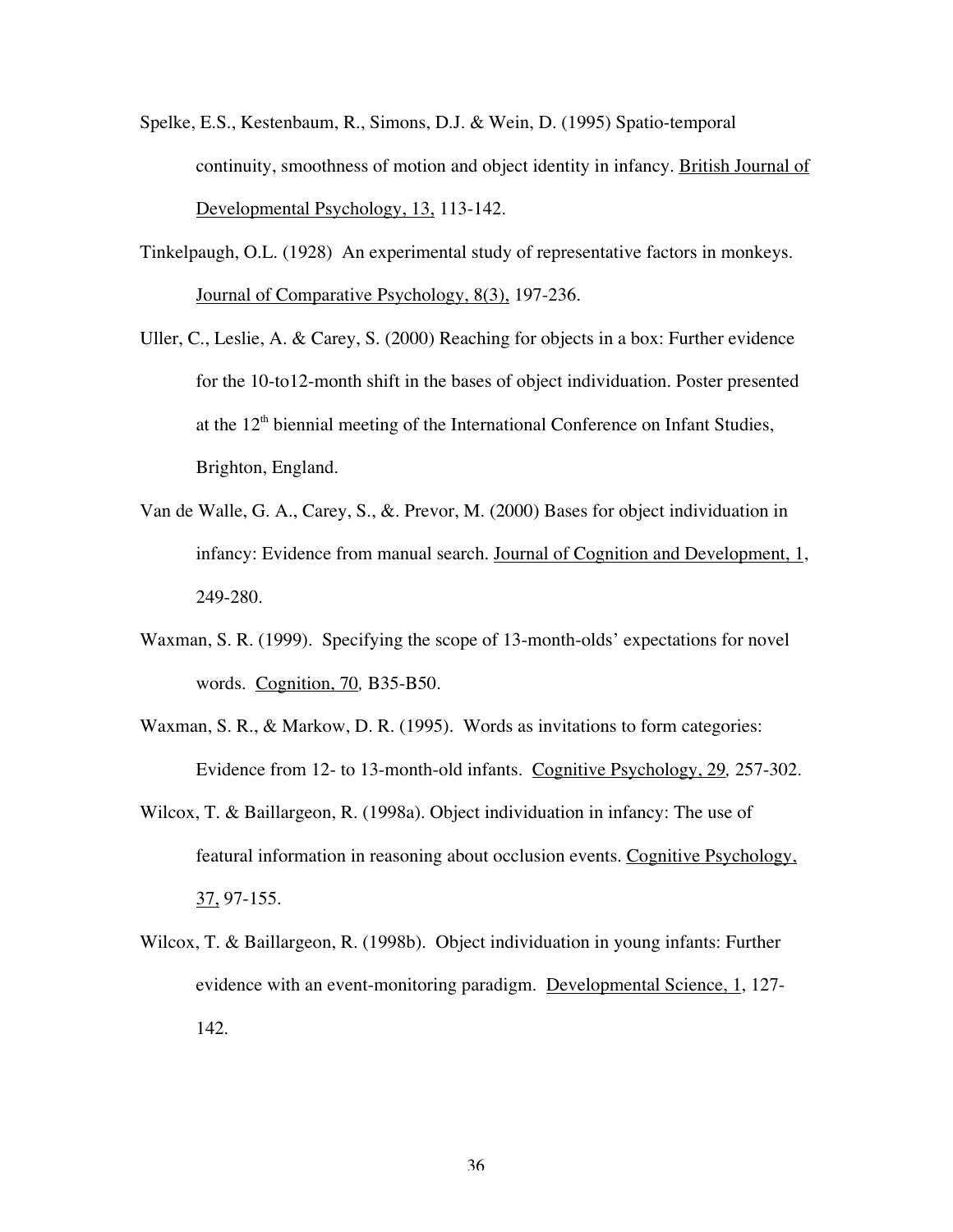Wilcox, T. & Schweinle, A. (2002) Object individuation and event mapping: Developmental changes in infants' use of featural information. Developmental Science, 5, 132-150.

Wynn, K. (1992). Addition and subtraction by human infants. Nature, 358, 749-750.

- Xu, F. (1997). From Lot's wife to a pillar of salt: Evidence that physical object is a sortal concept. Mind and Language, 12, 365-392.
- Xu, F. (1999) Object individuation and object identity in infancy: The role of spatiotemporal information, object property information, and language. Acta Psychologica, 102, 113- 136.
- Xu, F. (2002). The role of language in acquiring kind concepts in infancy. Cognition, 85, 223-250.
- Xu, F. (2003) The development of object individuation in infancy. In H. Hayne and J. Fagen (eds.), Progress in Infancy Research, Vol. 3 (pp. 159-192). Mahwah, NJ: Lawrence Erlbaum.
- Xu, F. (2003) The effects of labeling on object individuation in 9-month-old infants. Manuscript under review.
- Xu, F. (in preparation) Is language the only mechanism that helps construct object kind concepts in infancy? Manuscript in preparation.
- Xu, F. & Baker, A. (2003) Object individuation in 10-month-old infants using a simplified manual search method. Manuscript under review.
- Xu, F. & Carey, S. (1996). Infants' Metaphysics: The case of numerical identity. Cognitive Psychology, 30, 111-153.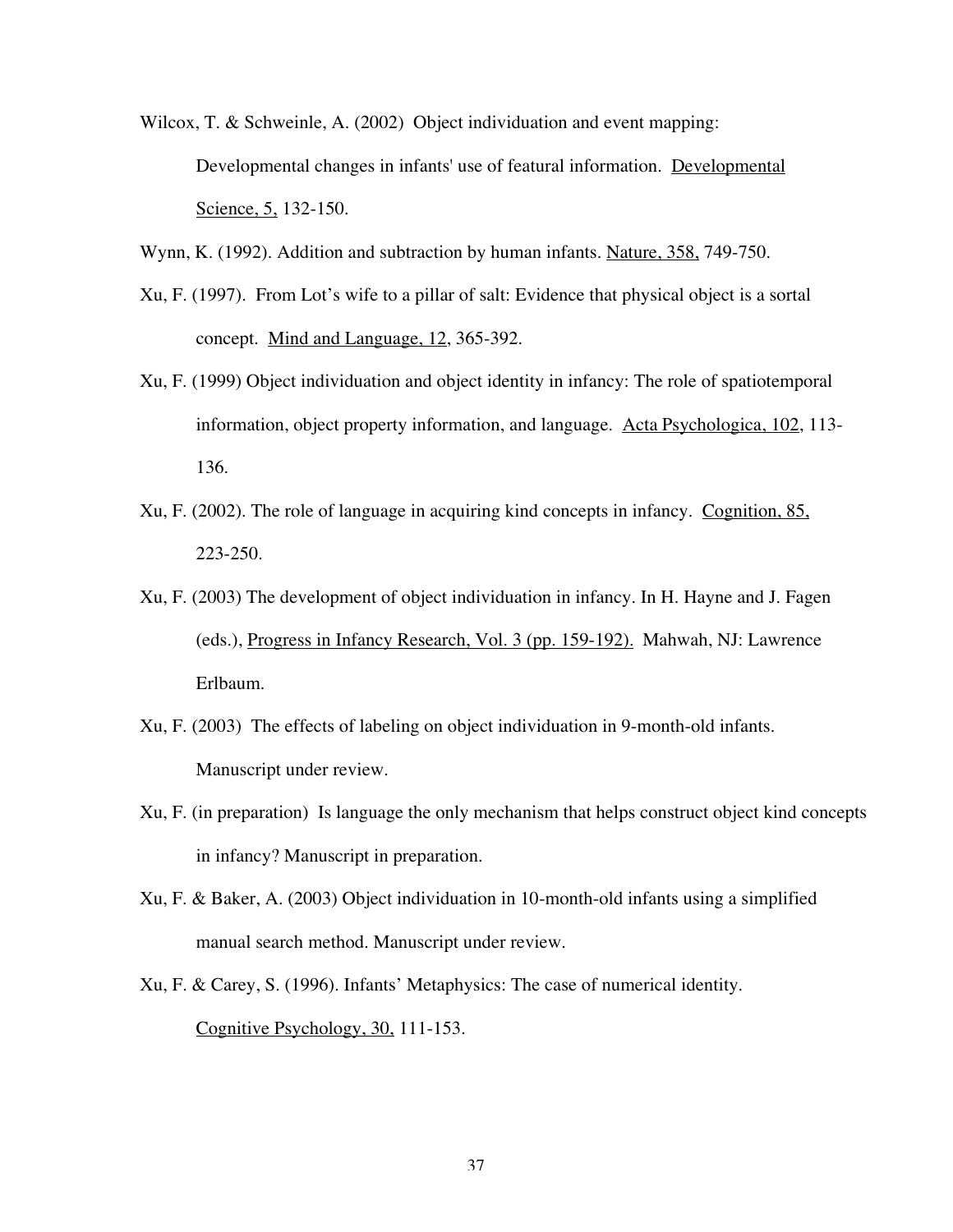- Xu, F., Carey, S. & Quint, N. (in press) The emergence of kind-based object individuation in infancy. Cognitive Psychology.
- Xu, F., Carey, S., & Welch, J. (1999) Infants' ability to use object kind information for object individuation. Cognition, 70, 137-166.
- Xu, F. & Cote, M. (in preparation) Do words shape infants' object representations? Manuscript in preparation.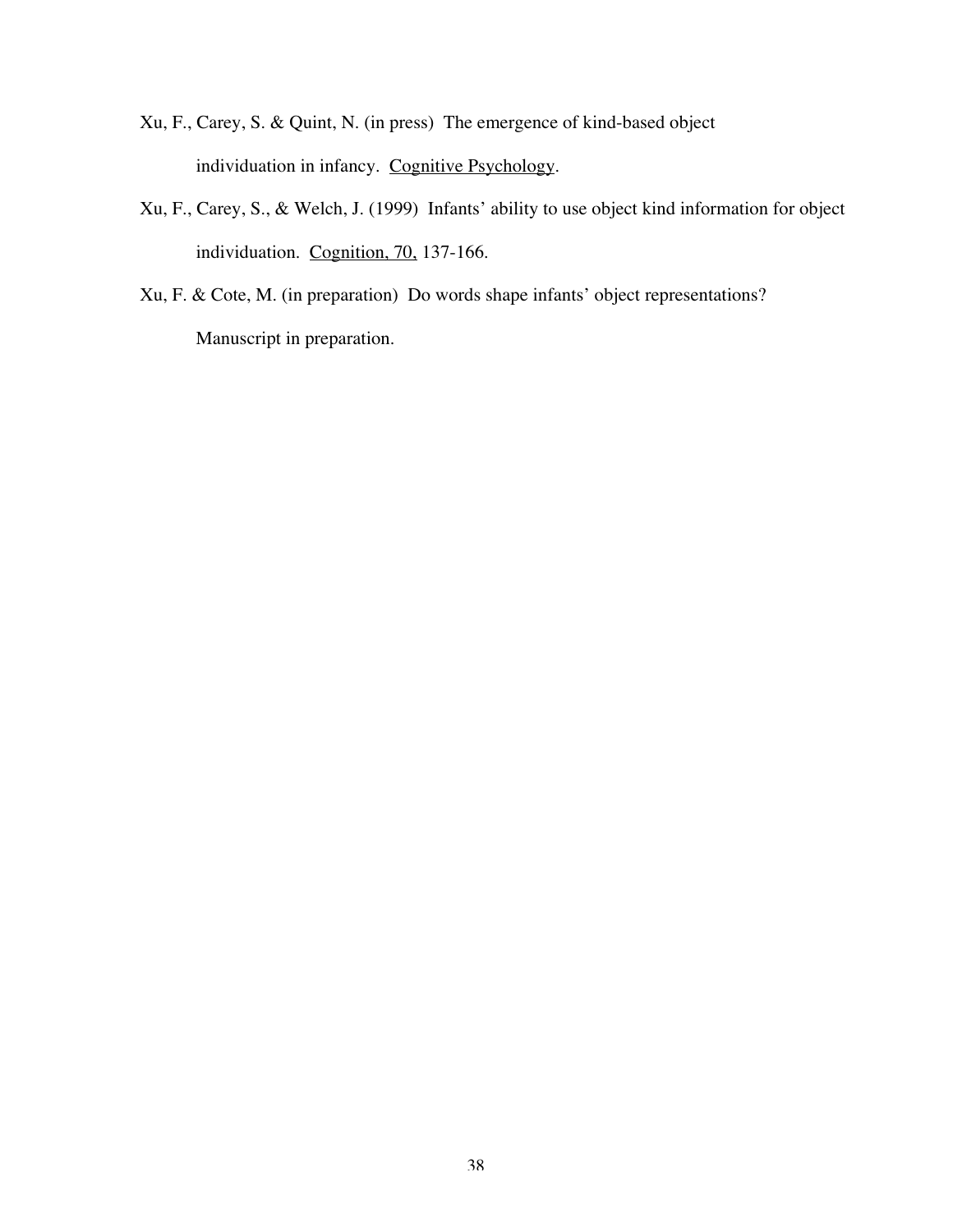# **Acknowledgement**

I wish to thank Allison Baker, Paul Bloom, Susan Carey, Frank Keil, Ellen Markman, James Putsjevsky, Cristina Sorrentino, Elizabeth Spelke, and Joshua Tenenbaum for many helpful discussions, and David Rakison for comments on an earlier draft of the paper. This research was supported by NSF grant (SBR-9910729).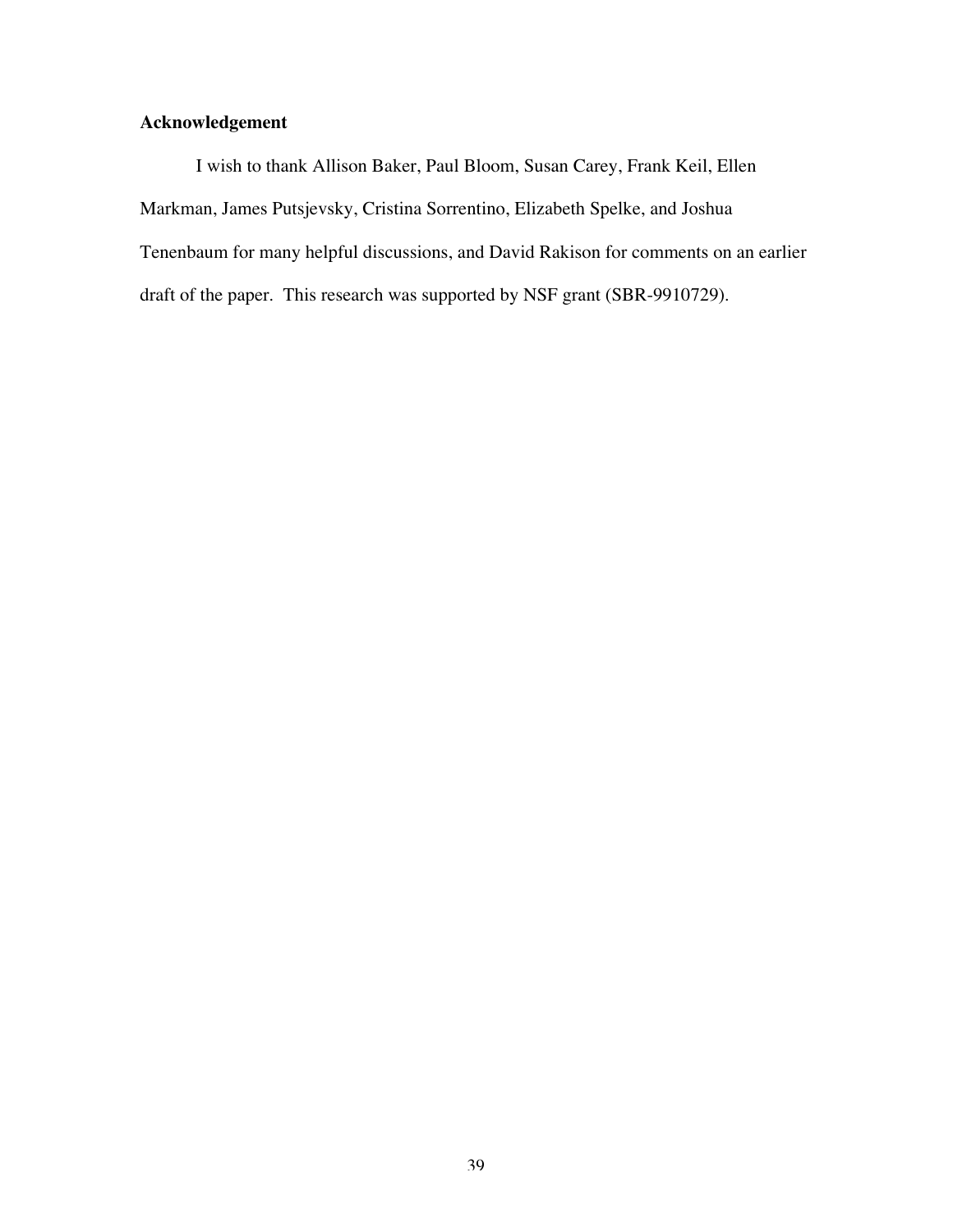## **Figure caption**

Figure 1. A taxonomy of categories, kinds, kind-sortals, substance sortals, and essence sortals.

Figure 2. Diagram demonstrating the tunnel effect.

Figure 3. Diagram demonstrating the role of kind membership.

Figure 4. Schematic representation of the experimental procedure in Spelke et al. (1995).

Figure 5. Schematic representations of the experimental procedures in Wilcox and

Baillargeon (1998), Xu and Baker (2002), Xu and Carey (1996), and Van de Walle et al. (2000).

Figure 6. Schematic representations of the experimental procedure of the property/kind condition of Xu and Carey (1996).

Figure 7. Schematic representations of the experimental procedure of the spatiotemporal condition of Xu and Carey (1996).

Figure 8. Schematic representations of the experimental procedure of the different color condition of Xu et al (2003).

Figure 9. Schematic representations of the two word condition of Xu (2002).